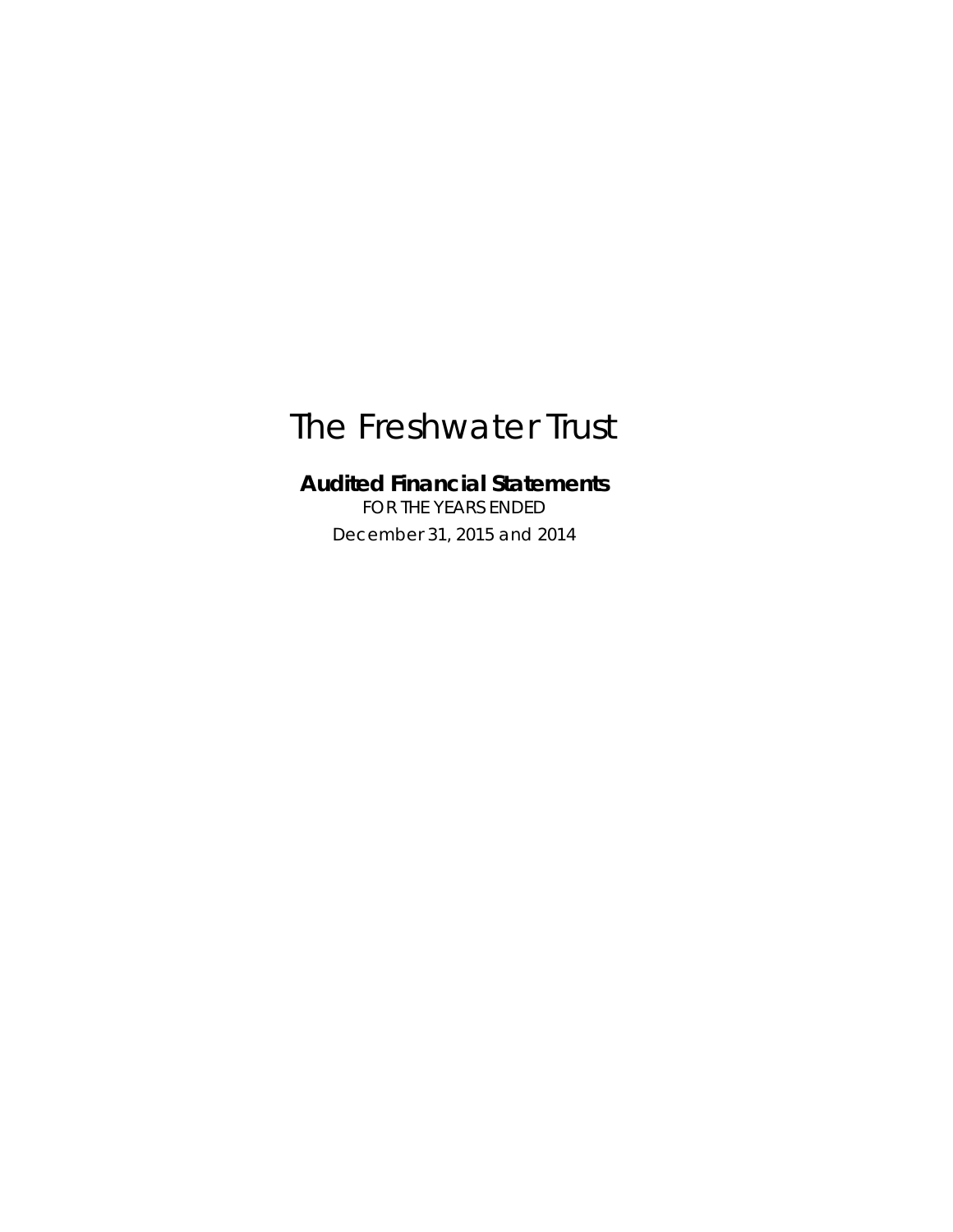#### **THE FRESHWATER TRUST**

### TABLE OF CONTENTS

|                                                                                                                                                                                                                                    | Page      |
|------------------------------------------------------------------------------------------------------------------------------------------------------------------------------------------------------------------------------------|-----------|
| <b>INDEPENDENT AUDITOR'S REPORT</b>                                                                                                                                                                                                | $1 - 2$   |
| <b>FINANCIAL STATEMENTS</b>                                                                                                                                                                                                        |           |
| <b>Statements of Financial Position</b>                                                                                                                                                                                            | 3         |
| Statement of Activities - December 31, 2015                                                                                                                                                                                        | 4         |
| Statement of Activities - December 31, 2014                                                                                                                                                                                        | 5         |
| Statement of Functional Expenses - December 31, 2015                                                                                                                                                                               | 6         |
| Statement of Functional Expenses - December 31, 2014                                                                                                                                                                               | 7         |
| <b>Statements of Cash Flows</b>                                                                                                                                                                                                    | 8         |
| <b>Notes to Financial Statements</b>                                                                                                                                                                                               | $9 - 21$  |
| SUPPLEMENTARY SCHEDULES                                                                                                                                                                                                            |           |
| Schedule of Expenditures of Federal Awards                                                                                                                                                                                         | 22        |
| Notes to Schedules of Expenditures of Federal Awards                                                                                                                                                                               | 23        |
| INDEPENDENT AUDITOR'S REPORT ON INTERNAL CONTROL OVER FINANCIAL<br>REPORTING AND ON COMPLIANCE AND OTHER MATTERS BASED ON AN<br>AUDIT OF FINANCIAL STATEMENTS PERFORMED IN ACCORDANCE WITH<br><b>GOVERNMENT AUDITING STANDARDS</b> | $24 - 25$ |
| INDEPENDENT AUDITOR'S REPORT ON COMPLIANCE FOR EACH MAJOR<br>PROGRAM AND ON INTERNAL CONTROL OVER COMPLIANCE REQUIRED BY<br>THE UNIFORM GUIDANCE                                                                                   | 26-27     |
| Schedule of Findings and Questioned Costs                                                                                                                                                                                          | 28-30     |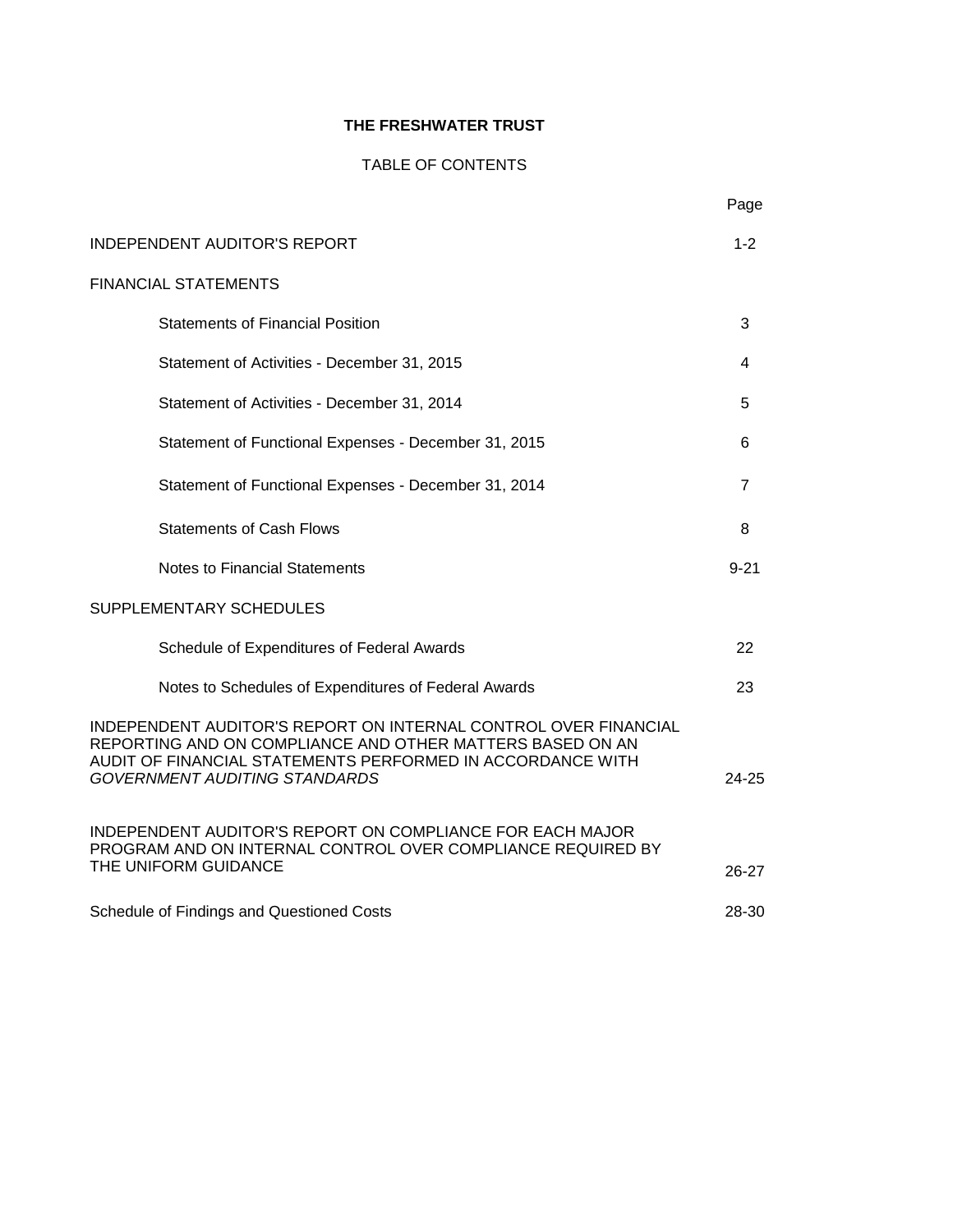#### **INDEPENDENT AUDITOR'S REPORT**

#### **To the Board of Directors of**

The Freshwater Trust

#### **Report on the Financial Statements**

We have audited the accompanying financial statements of The Freshwater Trust (a nonprofit organization), which comprise the statements of financial position as of December 31, 2015 and 2014, and the related statements of activities, functional expenses, and cash flows for the years then ended, and the related notes to the financial statements.

#### *Management's Responsibility for the Financial Statements*

Management is responsible for the preparation and fair presentation of these financial statements in accordance with accounting principles generally accepted in the United States of America; this includes the design, implementation, and maintenance of internal control relevant to the preparation and fair presentation of financial statements that are free from material misstatement, whether due to fraud or error.

#### *Auditor's Responsibility*

Our responsibility is to express an opinion on these financial statements based on our audits. We conducted our audits in accordance with auditing standards generally accepted in the United States of America and the standards applicable to financial audits contained in *Government Auditing Standards*, issued by the Comptroller General of the United States. Those standards require that we plan and perform the audit to obtain reasonable assurance about whether the financial statements are free of material misstatement.

An audit involves performing procedures to obtain audit evidence about the amounts and disclosures in the financial statements. The procedures selected depend on the auditor's judgment, including the assessment of the risks of material misstatement of the financial statements, whether due to fraud or error. In making those risk assessments, the auditor considers internal control relevant to the entity's preparation and fair presentation of the financial statements in order to design audit procedures that are appropriate in the circumstances, but not for the purpose of expressing an opinion on the effectiveness of the entity's internal control. Accordingly, we express no such opinion. An audit also includes evaluating the appropriateness of accounting policies used and the reasonableness of significant accounting estimates made by management, as well as evaluating the overall presentation of the financial statements.

We believe that the audit evidence we have obtained is sufficient and appropriate to provide a basis for our audit opinion.

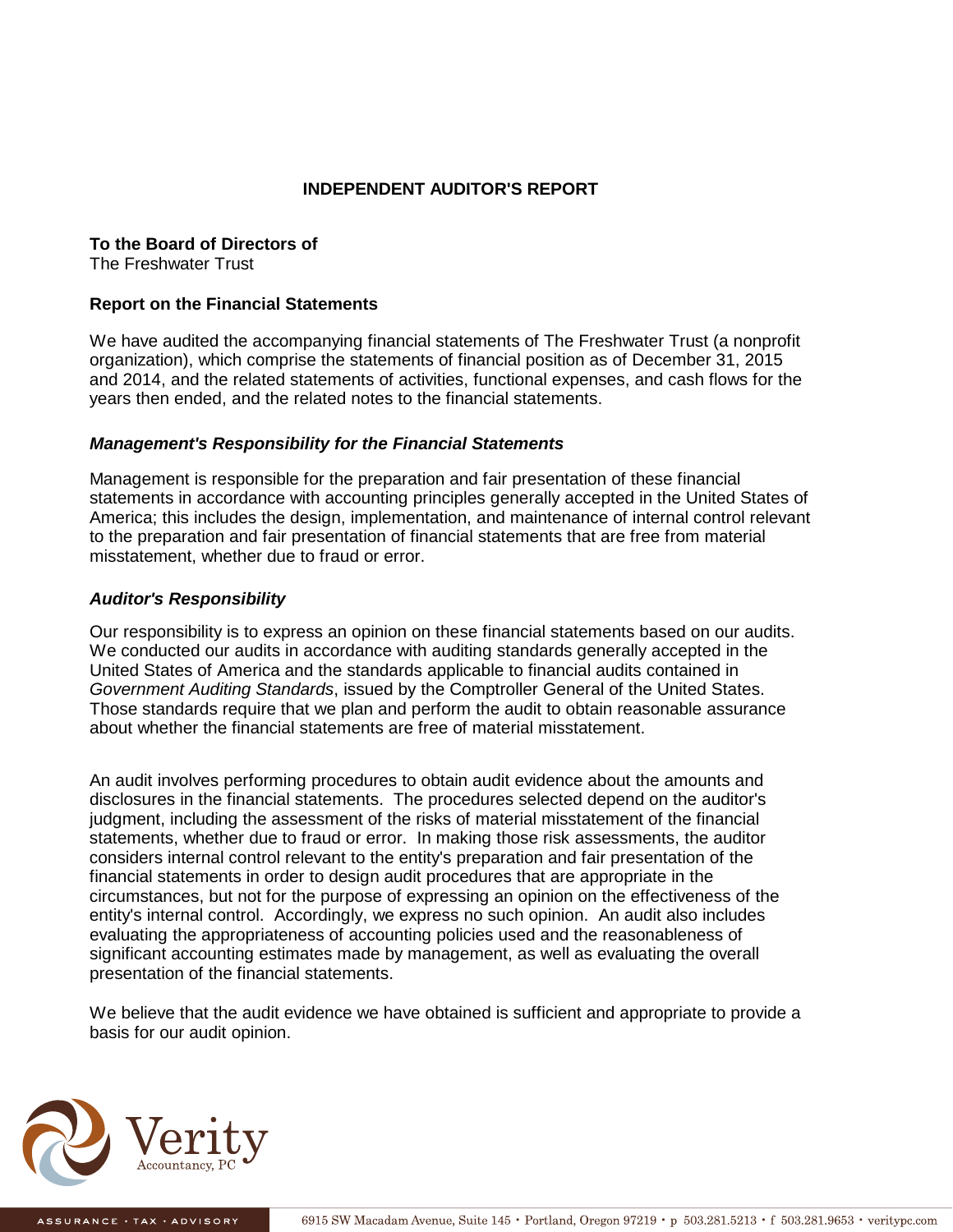#### *Opinion*

In our opinion, the financial statements referred to above present fairly, in all material respects, the financial position of The Freshwater Trust as of December 31, 2015 and 2014, and the changes in its net assets and its cash flows for the years then ended in accordance with accounting principles generally accepted in the United States of America.

#### *Other Matters*

#### *Other Information*

Our audit was conducted for the purpose of forming an opinion on the financial statements as a whole. The accompanying schedule of expenditures of federal awards, as required by Title 2 U.S. *Code of Federal Regulations* (CFR) Part 200, *Uniform Administrative Requirements, Cost Principles, and Audit Requirements for Federal Awards,* is presented for purposes of additional analysis and is not a required part of the financial statements. Such information is the responsibility of management and was derived from and relates directly to the underlying accounting and other records used to prepare the financial statements. The information has been subjected to the auditing procedures applied in the audit of the financial statements and certain additional procedures, including comparing and reconciling such information directly to the underlying accounting and other records used to prepare the financial statements or to the financial statements themselves, and other additional procedures in accordance with auditing standards generally accepted in the United States of America. In our opinion, the information is fairly stated, in all material respects, in relation to the financial statements as a whole.

#### **Other Reporting Required by** *Government Auditing Standards*

In accordance with *Government Auditing Standards,* we have also issued our report dated May 23, 2016 on our consideration of The Freshwater Trust's internal control over financial reporting and on our tests of its compliance with certain provisions of laws, regulations, contracts, and grant agreements and other matters. The purpose of that report is to describe the scope of our testing of internal control over financial reporting and compliance and the results of that testing, and not to provide an opinion on internal control over financial reporting or on compliance. That report is an integral part of an audit performed in accordance with *Government Auditing Standards* in considering The Freshwater Trust's internal control over financial reporting and compliance.

Verity Accountancy, PC

Verity Accountancy, PC

May 23, 2016 Portland, Oregon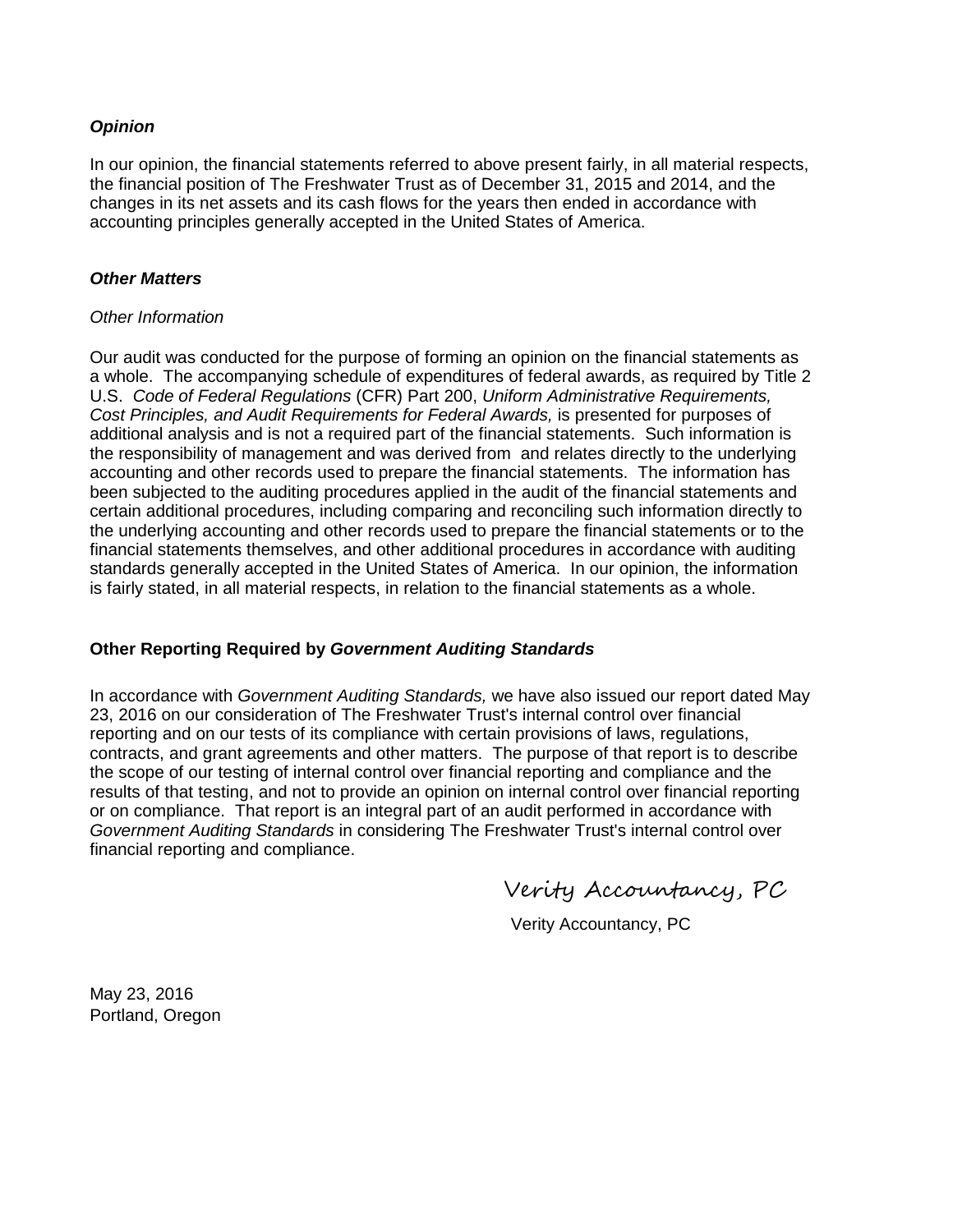# THE FRESHWATER TRUST **Statements of Financial Position**

December 31, 2015 and 2014

### **ASSETS**

|                                                     | 2015                              | 2014                          |
|-----------------------------------------------------|-----------------------------------|-------------------------------|
| <b>Current Assets:</b><br>Cash and cash equivalents | 2,165,500<br>\$                   | 1,516,735<br>\$               |
| Investments - other, short term                     | 743,387                           | 1,239,452                     |
| Grants and fees receivable                          | 543,134                           | 2,277,741                     |
| Pledges receivable                                  | 97,694                            |                               |
| Prepaid expenses                                    | 78,779                            | 47,091                        |
| <b>Deposits</b>                                     | 49,848                            | 24,984                        |
| <b>Total Current Assets</b>                         | 3,678,342                         | 5,106,003                     |
| Property and Equipment, net                         | 339,413                           | 64,682                        |
| Beneficial interest held by others                  | 118,343                           | 120,107                       |
| StreamBank software, net                            | 904,146                           | 922,865                       |
| Water rights interest                               | 1,209,873                         | 1,209,873                     |
| <b>Total Assets</b>                                 | 6,250,117                         | 7,423,530                     |
|                                                     | <b>LIABILITIES AND NET ASSETS</b> |                               |
| <b>Current Liabilities:</b>                         |                                   |                               |
| Accounts payable                                    | \$<br>298,080                     | \$<br>251,846                 |
| <b>Accrued interest</b>                             | 16,811                            | 17,444                        |
| Payroll liabilities                                 | 101,173                           | 101,337                       |
| Pension obligation                                  | 7,020                             | 30,610                        |
| <b>Total Current Liabilities</b>                    | 423,084                           | 401,237                       |
| Other liabilities:                                  |                                   |                               |
| Deferred revenue                                    | 36,500                            | 22,500                        |
| PRI loan payable                                    | 4,000,000                         | 4,000,000                     |
| <b>Total Liabilities</b>                            | 4,459,584                         | 4,423,737                     |
| Net Assets:                                         |                                   |                               |
| Unrestricted                                        | 823,296                           | 2,650,498                     |
| <b>Temporarily restricted</b>                       | 867,550                           | 248,108                       |
| Permanently restricted                              | 99,687                            | 101,187                       |
| <b>Total Net Assets</b>                             | 1,790,533                         | 2,999,793                     |
| <b>Total Liabilities and Net Assets</b>             | 6,250,117<br><u>\$</u>            | <u>7,423,530</u><br><u>\$</u> |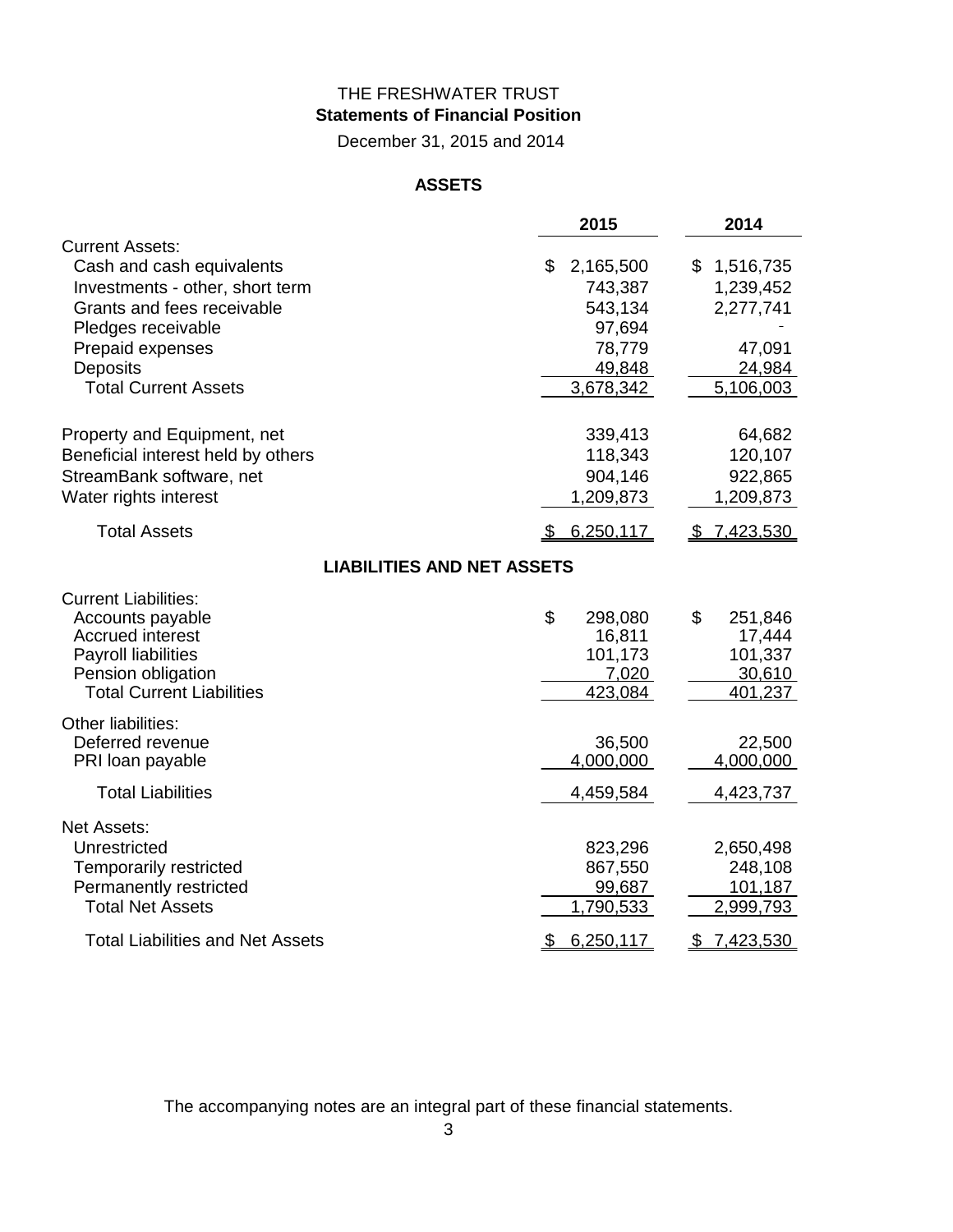#### THE FRESHWATER TRUST

### **Statement of Activities**

Year Ended December 31, 2015

|                                          | <b>Unrestricted</b>  | <b>Temporarily</b><br><b>Restricted</b> | <b>Permanently</b><br><b>Restricted</b> | <b>Total</b>    |
|------------------------------------------|----------------------|-----------------------------------------|-----------------------------------------|-----------------|
| Revenues, gains and other support:       |                      |                                         |                                         |                 |
| Grants and contributions                 | \$<br>536,391        | 3,770,758<br>\$                         | \$                                      | 4,307,149<br>\$ |
| Individual giving                        | 156,703              |                                         |                                         | 156,703         |
| <b>Water Quality Trading income</b>      | 1,909,391            |                                         |                                         | 1,909,391       |
| Special events income                    | 592,575              |                                         |                                         | 592,575         |
| In-kind donations                        | 47,360               | 358,024                                 |                                         | 405,384         |
| Interest income                          | 2,546                |                                         |                                         | 2,546           |
| Net gain/(loss) on investments           | 3,671                |                                         | (1,500)                                 | 2,171           |
| Sales and other revenues                 | 1,249                |                                         |                                         | 1,249           |
| Total revenues, gains and other support  | 3,249,886            | 4,128,782                               | (1,500)                                 | 7,377,168       |
| Net assets released from restrictions    | 3,509,340            | (3,509,340)                             |                                         |                 |
| Total revenues, gains, other support and |                      |                                         |                                         |                 |
| net assets released from restrictions    | 6,759,226            | 619,442                                 | (1,500)                                 | 7,377,168       |
| <b>Expenses</b>                          |                      |                                         |                                         |                 |
| Program services                         | 6,596,586            |                                         |                                         | 6,596,586       |
| Special events                           | 347,872              |                                         |                                         | 347,872         |
| Development expenses                     | 418,876              |                                         |                                         | 418,876         |
| General and administrative               | 1,223,094            |                                         |                                         | 1,223,094       |
| <b>Total Expenses</b>                    | 8,586,428            |                                         |                                         | 8,586,428       |
| Change in Net Assets                     | (1,827,202)          | 619,442                                 | (1,500)                                 | (1,209,260)     |
| Net Assets, Beginning of Year            | 2,650,498            | 248,108                                 | 101,187                                 | 2,999,793       |
| Net Assets, End of year                  | 823,296<br><u>\$</u> | 867,550<br><u>\$</u>                    | 99,687<br>$\overline{\mathcal{F}}$      | \$1,790,533     |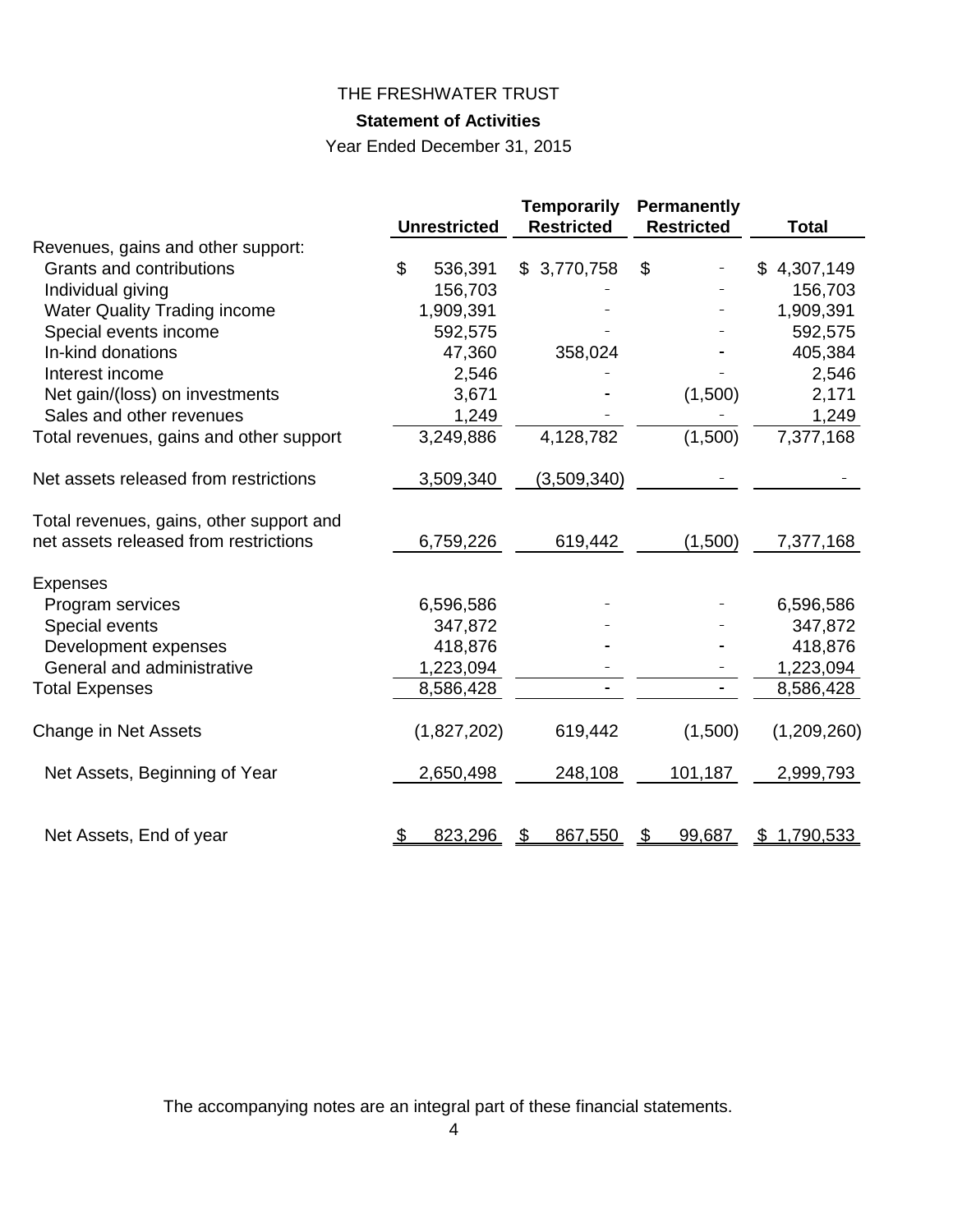#### THE FRESHWATER TRUST

### **Statement of Activities**

Year Ended December 31, 2014

|                                          |                     | <b>Temporarily</b>   | <b>Permanently</b>               |                    |
|------------------------------------------|---------------------|----------------------|----------------------------------|--------------------|
|                                          | <b>Unrestricted</b> | <b>Restricted</b>    | <b>Restricted</b>                | <b>Total</b>       |
| Revenues, gains and other support:       |                     |                      |                                  |                    |
| Grants and contributions                 | \$<br>384,642       | \$2,666,867          | \$                               | 3,051,509<br>\$.   |
| Individual giving                        | 174,552             |                      |                                  | 174,552            |
| <b>Water Quality Trading income</b>      | 4,035,529           |                      |                                  | 4,035,529          |
| Special events income                    | 455,353             |                      |                                  | 455,353            |
| In-kind donations                        | 44,070              | 177,139              |                                  | 221,209            |
| Interest income                          | 344                 |                      |                                  | 344                |
| Net gain on investments                  | 11                  |                      | 3,168                            | 3,179              |
| Gain on asset dispositions               | 4,032               |                      |                                  | 4,032              |
| Sales and other revenues                 | 643                 |                      |                                  | 643                |
| Total revenues, gains and other support  | 5,099,176           | 2,844,006            | 3,168                            | 7,946,350          |
| Net assets released from restrictions    | 2,746,236           | (2,746,236)          |                                  |                    |
| Total revenues, gains, other support and |                     |                      |                                  |                    |
| net assets released from restrictions    | 7,845,412           | 97,770               | 3,168                            | 7,946,350          |
| <b>Expenses</b>                          |                     |                      |                                  |                    |
| Program services                         | 6,076,558           |                      |                                  | 6,076,558          |
| Special events                           | 333,034             |                      |                                  | 333,034            |
| Development expenses                     | 522,614             |                      |                                  | 522,614            |
| General and administrative               | 830,899             |                      |                                  | 830,899            |
| <b>Total Expenses</b>                    | 7,763,105           |                      |                                  | 7,763,105          |
| Change in Net Assets                     | 82,307              | 97,770               | 3,168                            | 183,245            |
| Net Assets, Beginning of Year            | 2,525,984           | 150,338              | 98,019                           | 2,774,341          |
| Permanent water rights interest          | 42,207              |                      |                                  | 42,207             |
| Net Assets, End of year                  | \$ 2,650,498        | 248,108<br><u>\$</u> | $\mathfrak{F}$<br><u>101,187</u> | <u>\$2,999,793</u> |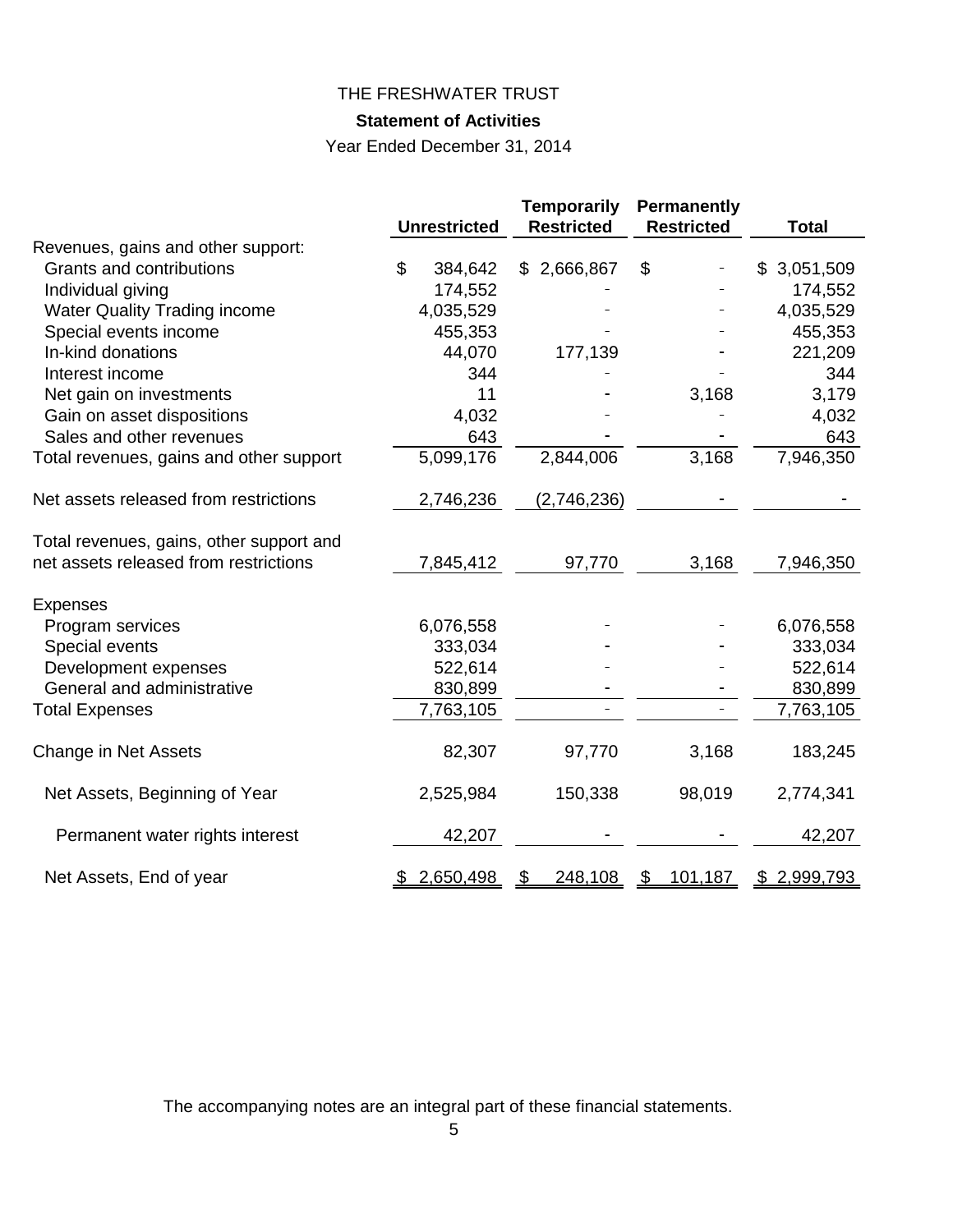#### THE FRESHWATER TRUST **Statement of Functional Expenses** Year Ended December 31, 2015

|                                           |                         |           |                   |         |             |         | <b>Support Services</b>     |           |                          |  |  |
|-------------------------------------------|-------------------------|-----------|-------------------|---------|-------------|---------|-----------------------------|-----------|--------------------------|--|--|
|                                           | <b>Program Services</b> |           | Special<br>Events |         | Development |         | General &<br>Administration |           | Total<br><b>Expenses</b> |  |  |
| Payroll and related costs                 | \$                      | 2,544,225 | \$                | 34,330  | S           | 314,865 | \$                          | 833,135   | 3,726,555<br>\$          |  |  |
| Advertising and promotion                 |                         | 20,677    |                   |         |             | 20,736  |                             | 50,581    | 91,994                   |  |  |
| Acquisition expenses                      |                         | 1,848     |                   | 266,182 |             |         |                             | 1,681     | 269,711                  |  |  |
| Contracted services                       |                         | 1,743,964 |                   |         |             |         |                             | 21,698    | 1,765,662                |  |  |
| Bank charges                              |                         | 5         |                   |         |             | 1,437   |                             | 2,260     | 3,702                    |  |  |
| Dues and subscriptions                    |                         | 14,117    |                   |         |             | 2,415   |                             | 7,986     | 24,518                   |  |  |
| Meetings and education                    |                         | 57,372    |                   |         |             | 3,178   |                             | 10,978    | 71,528                   |  |  |
| Insurance                                 |                         |           |                   |         |             |         |                             | 50,966    | 50,966                   |  |  |
| Interest                                  |                         |           |                   |         |             |         |                             | 40,000    | 40,000                   |  |  |
| Licenses, taxes and fees                  |                         | 1,654     |                   |         |             |         |                             | 4,711     | 6,365                    |  |  |
| Supplies                                  |                         | 201,468   |                   |         |             | 491     |                             | 19,435    | 221,394                  |  |  |
| Gifts and promotion                       |                         | 3,015     |                   |         |             | 1,056   |                             | 15,412    | 19,483                   |  |  |
| Telephone                                 |                         | 6,098     |                   |         |             |         |                             | 18,023    | 24,121                   |  |  |
| Postage and shipping                      |                         |           |                   |         |             | 2,636   |                             | 9,137     | 11,773                   |  |  |
| Professional services                     |                         | 95,063    |                   |         |             | 20,360  |                             | 41,260    | 156,683                  |  |  |
| Printing and publishing                   |                         | 4,971     |                   |         |             | 11,492  |                             | 25,179    | 41,642                   |  |  |
| Meals and entertainment                   |                         | 26,958    |                   |         |             | 8,511   |                             | 21,879    | 57,348                   |  |  |
| Travel                                    |                         | 273,762   |                   |         |             | 14,248  |                             | 22,780    | 310,790                  |  |  |
| Equipment and maintenance                 |                         | 9,001     |                   |         |             | 1,346   |                             | 46,582    | 56,929                   |  |  |
| Occupancy                                 |                         | 257,960   |                   |         |             | 16,105  |                             | (37, 881) | 236,184                  |  |  |
| Depreciation and amortization             |                         | 125,634   |                   |         |             |         |                             | 17,292    | 142,926                  |  |  |
| In-kind donations                         |                         | 358,024   |                   | 47,360  |             |         |                             |           | 405,384                  |  |  |
| Bad debt                                  |                         |           |                   |         |             |         |                             |           |                          |  |  |
| Water acquisition fees and lease payments |                         | 850,770   |                   |         |             |         |                             |           | 850,770                  |  |  |
| <b>Total Expenses</b>                     | $\frac{1}{2}$           | 6,596,586 | \$                | 347,872 | \$          | 418,876 | \$                          | 1,223,094 | \$8,586,428              |  |  |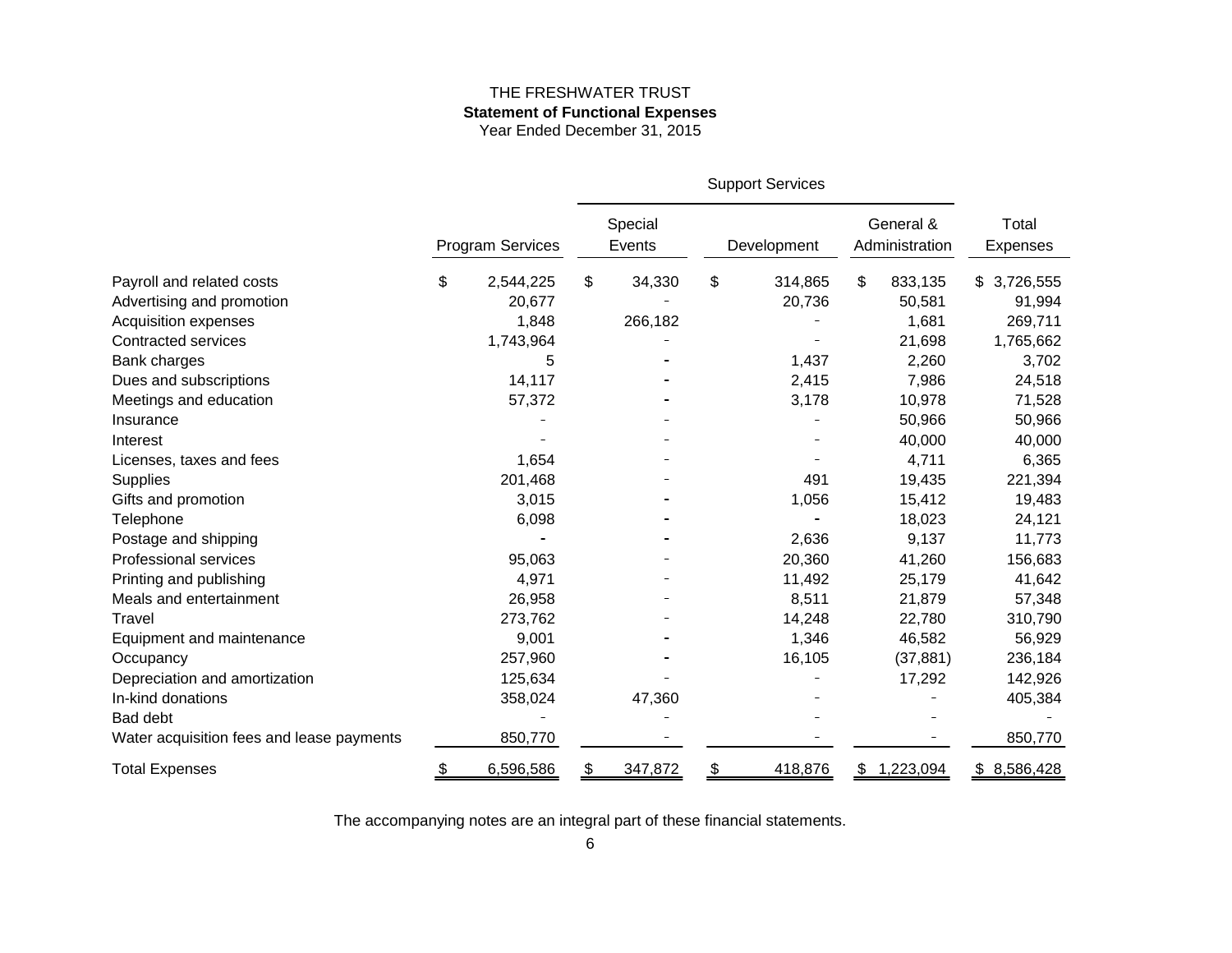#### THE FRESHWATER TRUST **Statement of Functional Expenses** Year Ended December 31, 2014

|                                           |                         |           | <b>Support Services</b> |         |             |         |                             |         |                          |
|-------------------------------------------|-------------------------|-----------|-------------------------|---------|-------------|---------|-----------------------------|---------|--------------------------|
|                                           | <b>Program Services</b> |           | Special<br>Events       |         | Development |         | General &<br>Administration |         | Total<br><b>Expenses</b> |
| Payroll and related costs                 | \$                      | 2,259,479 | \$                      | 40,926  | \$          | 366,781 | \$                          | 637,299 | \$3,304,485              |
| Advertising and promotion                 |                         | 32,909    |                         |         |             | 35,219  |                             | 90,390  | 158,518                  |
| Acquisition expenses                      |                         | 5,817     |                         | 248,038 |             |         |                             | 4,878   | 258,733                  |
| Contracted services                       |                         | 1,655,511 |                         |         |             | 13,245  |                             | 5,812   | 1,674,568                |
| Bank charges                              |                         | 681       |                         |         |             | 2,731   |                             | 126     | 3,538                    |
| Dues and subscriptions                    |                         | 13,462    |                         |         |             | 7,622   |                             | 1,154   | 22,238                   |
| Meeting and education                     |                         | 51,069    |                         |         |             | 4,104   |                             | 1,447   | 56,620                   |
| Insurance                                 |                         | 28,135    |                         |         |             | 3,636   |                             | 5,091   | 36,862                   |
| Interest                                  |                         | 27,902    |                         |         |             | 1,376   |                             | 1,927   | 31,205                   |
| Licenses, taxes and fees                  |                         | 1,872     |                         |         |             | 346     |                             | 345     | 2,563                    |
| Supplies                                  |                         | 136,784   |                         |         |             | 2,002   |                             | 3,196   | 141,982                  |
| Gifts and promotion                       |                         | 3,289     |                         |         |             | 5,983   |                             | 8,071   | 17,343                   |
| Telephone                                 |                         | 21,349    |                         |         |             | 1,536   |                             | 2,151   | 25,036                   |
| Postage and shipping                      |                         | 3,150     |                         |         |             | 3,715   |                             | 2,153   | 9,018                    |
| Professional services                     |                         | 62,312    |                         |         |             | 8,025   |                             | 10,635  | 80,972                   |
| Printing and publishing                   |                         | 11,761    |                         |         |             | 8,224   |                             | 14,635  | 34,620                   |
| Meals and entertainment                   |                         | 23,325    |                         |         |             | 7,649   |                             | 2,080   | 33,054                   |
| Travel                                    |                         | 203,066   |                         |         |             | 10,396  |                             | 2,136   | 215,598                  |
| Equipment and maintenance                 |                         | 28,098    |                         |         |             | 8,906   |                             | 3,662   | 40,666                   |
| Occupancy                                 |                         | 158,986   |                         |         |             | 28,678  |                             | 15,808  | 203,472                  |
| Depreciation and amortization             |                         | 114,225   |                         |         |             |         |                             | 17,903  | 132,128                  |
| In-kind donations                         |                         | 177,139   |                         | 44,070  |             |         |                             |         | 221,209                  |
| Bad debt                                  |                         |           |                         |         |             | 2,440   |                             |         | 2,440                    |
| Water acquisition fees and lease payments |                         | 1,056,237 |                         |         |             |         |                             |         | 1,056,237                |
| <b>Total Expenses</b>                     | $\frac{1}{2}$           | 6,076,558 | \$                      | 333,034 | \$          | 522,614 | $\frac{1}{2}$               | 830,899 | 7,763,105<br>\$          |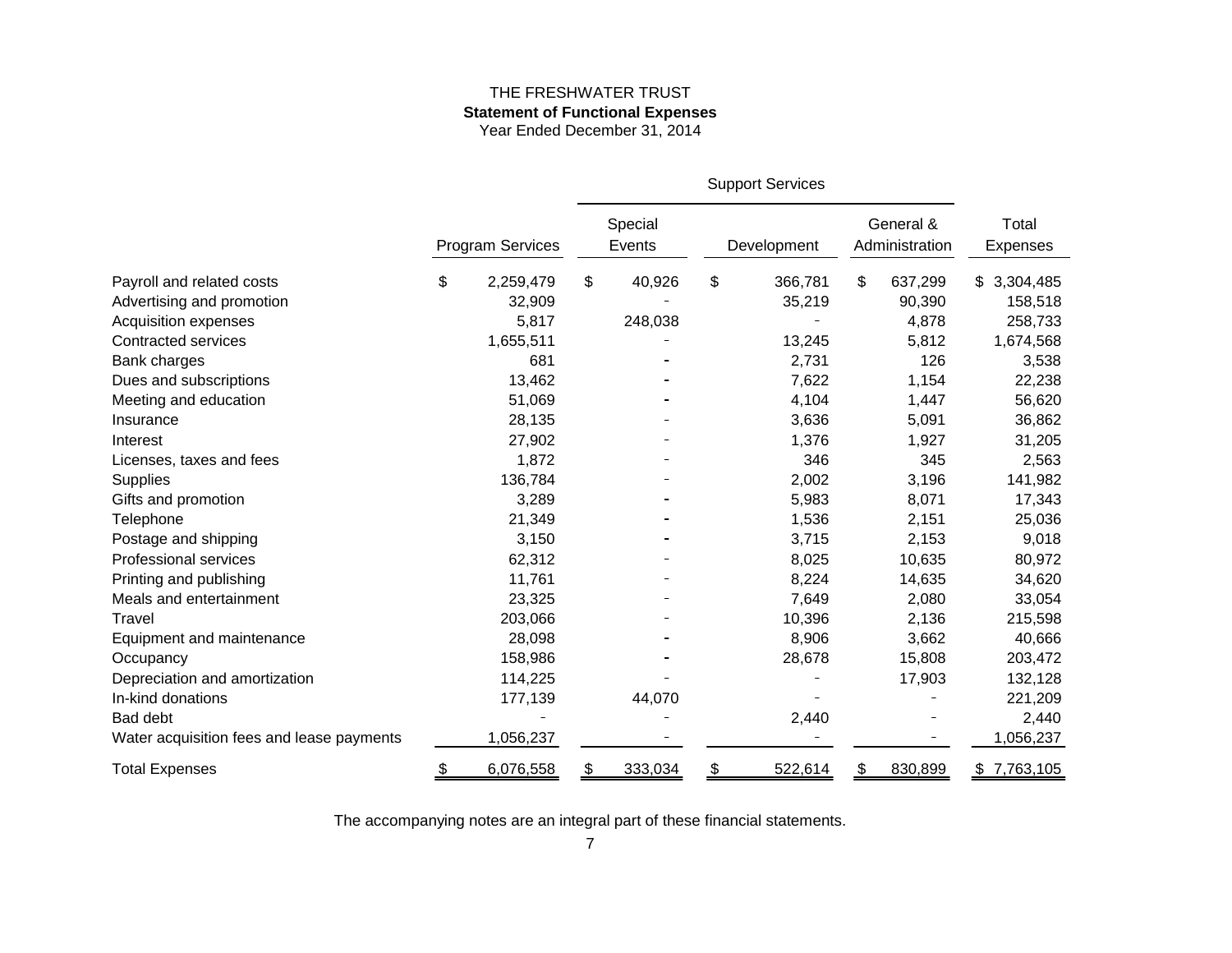#### THE FRESHWATER TRUST

#### **Statements of Cash Flows**

Years Ended December 31, 2015 and 2014

|                                                                                                                                                                                    | 2015                                            | 2014                                                     |
|------------------------------------------------------------------------------------------------------------------------------------------------------------------------------------|-------------------------------------------------|----------------------------------------------------------|
| Cash Flows from Operating Activities:<br>Increase (decrease) in net assets<br>Adjustments to reconcile change in net assets<br>to net cash provided/(used) by operating activities | (1,209,260)                                     | \$<br>183,245                                            |
| Depreciation and amortization<br>Net unrealized and realized gain on investments<br>Gain on asset dispositions                                                                     | 142,926<br>(2, 171)                             | 132,128<br>(3, 178)<br>(4,032)                           |
| (Increase) decrease in current assets:<br>Pledges receivable<br>Grants and fees receivable<br>Prepaid expenses<br>Deposits                                                         | (97, 694)<br>1,734,607<br>(31,688)<br>(24, 864) | (1,024,086)<br>(7, 810)<br>(1, 390)                      |
| Increase (decrease) in current liabilities:<br>Accounts payable<br>Accrued interest<br>Accrued expenses<br>Pension obligation<br>Landowner payable<br>Deferred revenue             | 46,234<br>(633)<br>(164)<br>(23, 590)<br>14,000 | 62,567<br>3,222<br>30,990<br>79<br>(15,000)<br>(40, 565) |
| Net Cash Provided/(Used) by Operating Activities                                                                                                                                   | 547,703                                         | (683, 830)                                               |
| Cash Flows from Investing Activities:<br>Purchases of property and equipment<br>Purchases of investments<br>Proceeds from investments                                              | (398, 938)<br>(500,000)<br>1,000,000            | (85, 323)<br>(1,240,000)                                 |
| Net Cash Provided/(Used) by Investing Activities                                                                                                                                   | 101,062                                         | (1,325,323)                                              |
| Cash Flows from Financing Activities<br>Proceeds from loans payable<br>Payments to line of credit                                                                                  |                                                 | 2,000,000<br>(56, 606)                                   |
| Net Cash Provided by Financing Activities                                                                                                                                          |                                                 | 1,943,394                                                |
| Net Increase (decrease) in Cash                                                                                                                                                    | 648,765                                         | (65, 759)                                                |
| Cash Balance Beginning of Period                                                                                                                                                   | 1,516,735                                       | 1,582,494                                                |
| Cash Balance End of Period                                                                                                                                                         | 2,165,500                                       | 1,516,735                                                |
| Supplemental Disclosures of Cash Flow Information                                                                                                                                  |                                                 |                                                          |
| Cash paid for loan interest                                                                                                                                                        | 40,633<br><u>\$</u>                             | 27,983<br>\$                                             |
| Noncash Investing and Financing Activities                                                                                                                                         |                                                 |                                                          |
| Permanent water rights interests purchased through grant funds received                                                                                                            | £                                               | 42,207<br>\$                                             |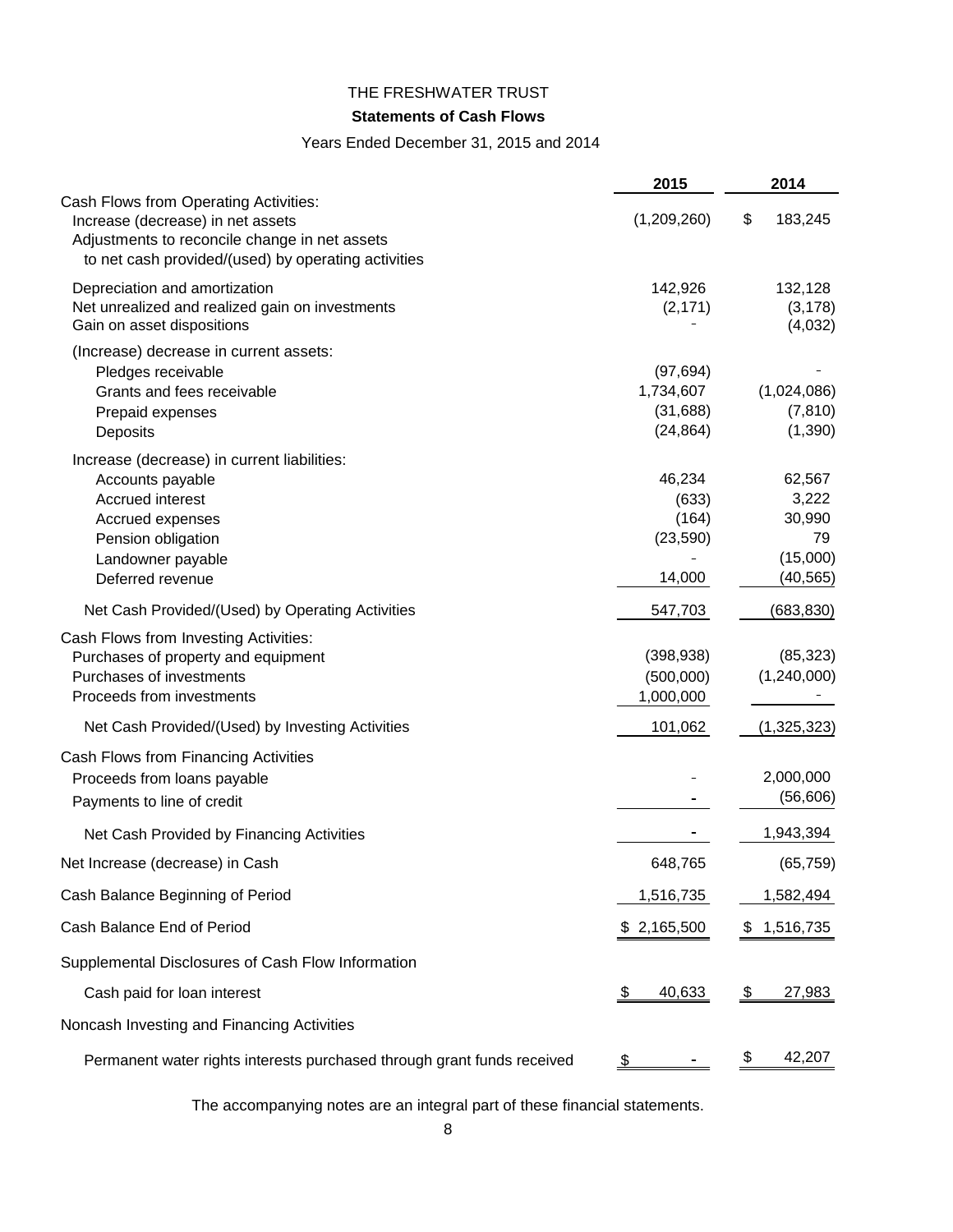For The Years Ended December 31, 2015 and 2014

#### **NOTE 1 - ORGANIZATION**

The Freshwater Trust (the Organization) is an action-oriented 501(c)(3) not-for-profit that restores rivers and streams throughout Oregon. The Freshwater Trust uses cooperative, market-based solutions that benefit rivers, working lands and local communities - from working with landowners to keep more water in streams to streamlining restoration processes to achieve greater pace and scale to improving aquatic habitat using a localized approach.

During the years ended December 31, 2015 and 2014, the Organization incurred program expenses in the following major categories:

**Water Quality Trading** - The Freshwater Trust's water quality trading program allows for regulated entities to achieve regulatory compliance by funding restoration actions. By calculating and quantifying how much thermal energy is avoided on a river by planting streamside trees, the Organization generates credits that are then purchased by wastewater facilities and power plants to offset their impacts to impaired rivers and streams. The work is done in partnership with regulated agencies, irrigators, regulators and farmers. This program can include restoration actions that generate not only temperature credits, but also credits generated from reductions of other pollutants, such as nutrients.

**Flow** - The Freshwater Trust restores stream flows by working collaboratively with willing landowners. The Organization uses a variety of cooperative solutions, including financial compensation, technical assistance and expert advice to keep more water in our streams and rivers.

**Habitat** - The Freshwater Trust actively restores aquatic habitat in Oregon through its Habitat Restoration program. From placing logs instream to create river complexity and planting trees to stabilize streambanks and provide shade to lower water temperature, the Organization advances science-based, ecologically-sound restoration projects to restore habitat function critical to salmon productivity.

#### **NOTE 2 - SUMMARY OF SIGNIFICANT ACCOUNTING POLICIES**

**Basis of Accounting** - The accompanying financial statements have been prepared on the accrual basis of accounting in accordance with accounting principles generally accepted in the United States of America.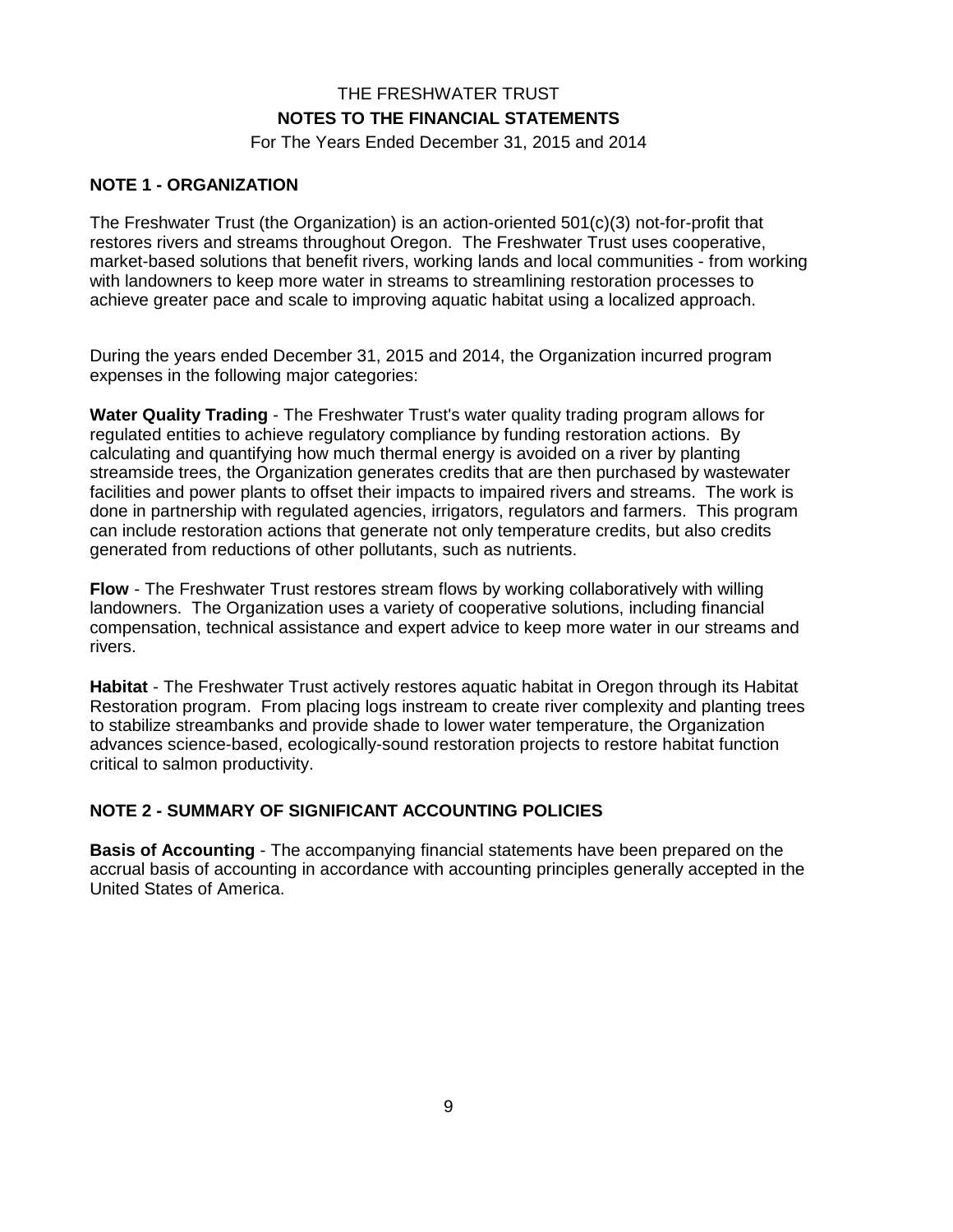For The Years Ended December 31, 2015 and 2014

#### **NOTE 2 - SUMMARY OF SIGNIFICANT ACCOUNTING POLICIES (CONTINUED)**

**Basis of Presentation** - The Organization has adopted the provisions of Financial Accounting Standards Board (FASB) Accounting Standards Codification (ASC) No. 958-605-25 "Revenue Recognition" and FASB ASC No. 958-205 "Presentation of Financial Statements." These provisions establish standards for external financial reporting by not-for-profit organizations and require that resources be classified for accounting and reporting purposes into three net asset categories according to externally (donor) imposed restrictions. A description of the three net asset categories follows:

*Unrestricted net assets* - Net assets not subject to donor-imposed restrictions.

*Temporarily restricted net assets* - Net assets subject to donor-imposed restrictions that will be met either by actions of the Organization and/or the passage of time.

*Permanently restricted net assets* - Net assets restricted by donors to be maintained in perpetuity. Generally, income earned on such funds is unrestricted or temporarily restricted based on donor stipulations.

Expenses are reported as a decrease in unrestricted net assets. Gains and losses on investments and other asset or liabilities are reported as increases or decreases in unrestricted net assets unless their use is restricted by explicit donor stipulations or by law. Expirations of temporary restrictions on net assets (i.e. donor-stipulated purpose has been fulfilled and/or the stipulated time period has elapsed) are reported as net assets released from restrictions.

**Cash Equivalents** - For financial statement purposes, the Organization considers all liquid investments having initial maturities of three months or less to be cash equivalents.

**Contributions** - Contributions, which include unconditional promises to give (pledges), are recognized as revenues in the period received. Conditional promises to give are not recognized until they become unconditional, that is when the conditions on which they depend are substantially met. Contributions of assets other than cash are recorded at their estimated fair market value.

**Contributions of Long-Lived Assets** - Contributions of furniture and equipment without donor stipulations concerning the use of such long-lived assets are reported as revenues of the unrestricted net asset class. Contributions of cash or other assets to be used to acquire furniture and equipment with such donor stipulations are reported as revenues of the temporarily restricted net asset class; the restrictions are considered to be released at the time of acquisition of such long-lived assets.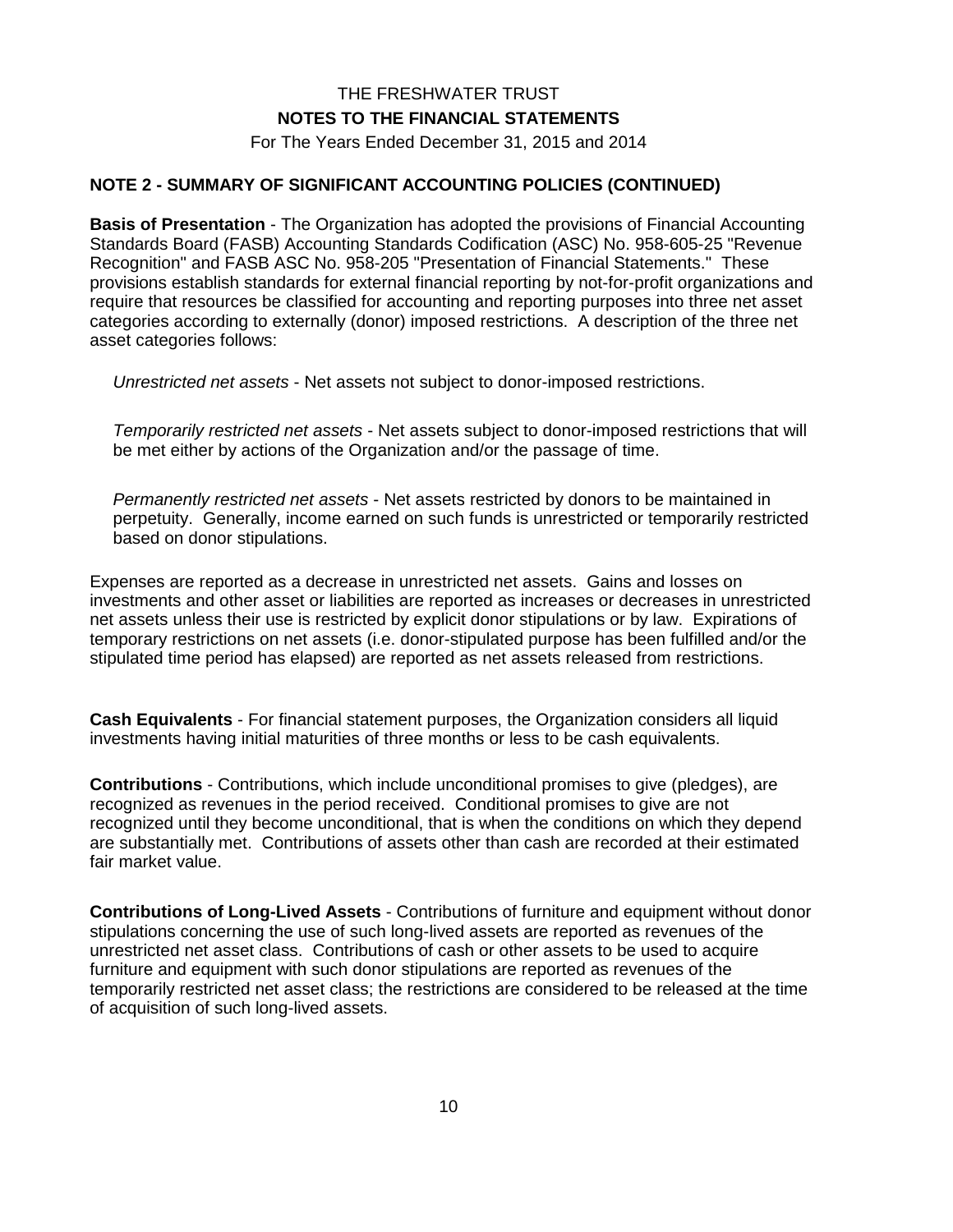For The Years Ended December 31, 2015 and 2014

#### **NOTE 2 - SUMMARY OF SIGNIFICANT ACCOUNTING POLICIES (CONTINUED)**

**Property and Equipment** - Purchased property and equipment is recorded at its cost of acquisition. Donated property is recorded at its estimated fair market value. Property and equipment additions in excess of \$500 are capitalized. Depreciation is provided on a straightline basis over the estimated useful lives of 3 to 10 years.

**Income Taxes** - The Organization is exempt from federal and state income tax under Section 501(c)(3) of the Internal Revenue Code. No provision for income taxes has been made in the accompanying statements.

Accounting principles require management to evaluate tax positions taken by the organization and recognize a tax liability (or asset) if the organization has taken an uncertain position that more than likely than not would not be sustained upon examination by the Internal Revenue Service. Management has analyzed the tax positions taken by the organization, and has concluded that as of December 31, 2015 and 2014, there are no uncertain positions taken or expected to be taken that would require recognition of a liability (or asset) or disclosure in the financial statements.

The organization is subject to routine audits by taxing jurisdictions; however there are currently no audits for any tax periods in progress. Management believes the organization is no longer subject to income tax examinations for years prior to 2011.

**Investments - Other** - Certificates of deposit held for investment that are not debt securities are included in "investments - other." Certificates with original maturities greater than three months and remaining maturities less than one year are classified as "investments - other, short-term." Certificates of deposit with remaining maturities greater than one year are classified as "investments - other, long-term."

**Fair Value of Financial Instruments** - Financial instruments are composed of cash, investments, accounts/grants/pledges receivable, water rights, accounts payable and accrued liabilities, the carrying value of which approximates fair market value.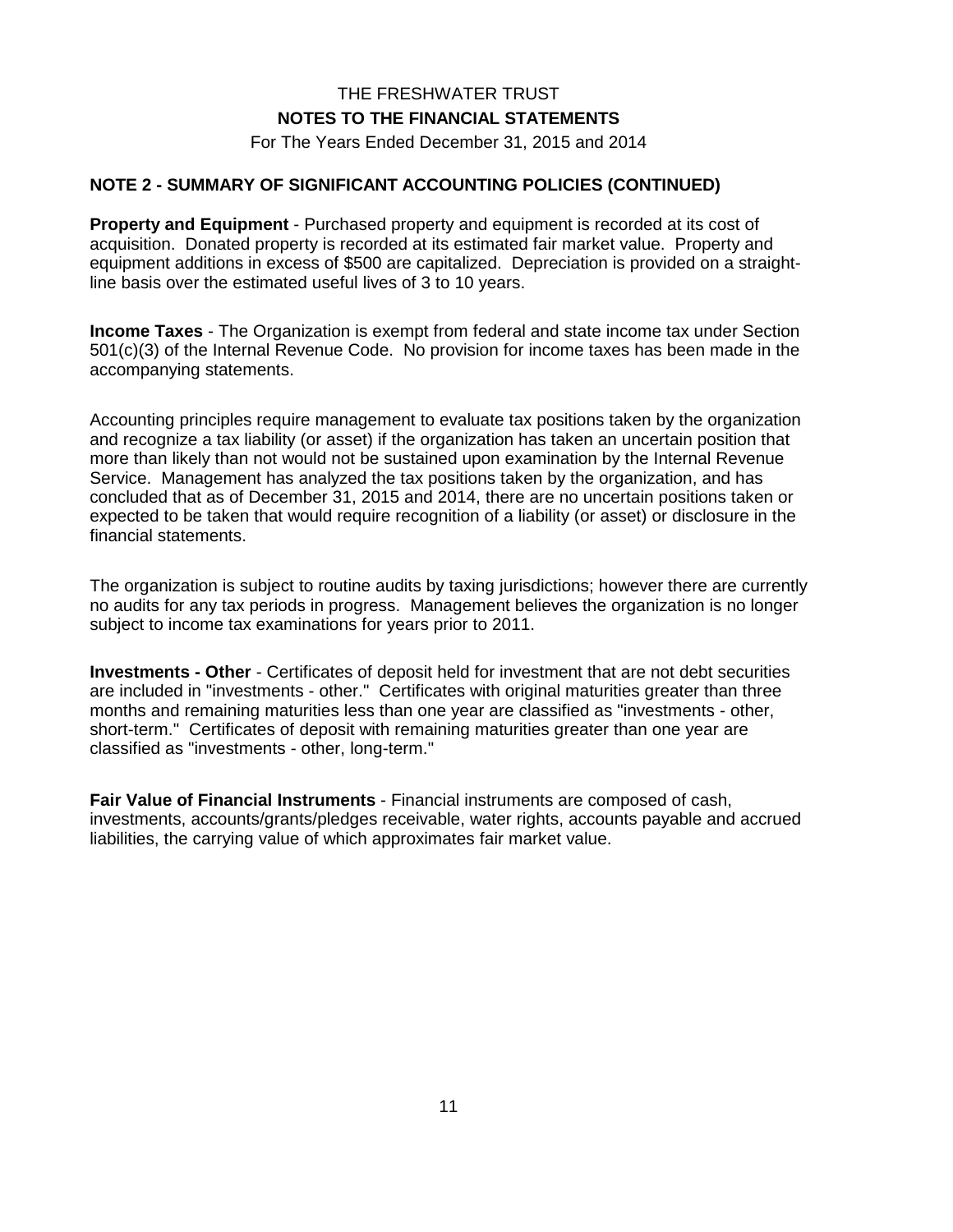For The Years Ended December 31, 2015 and 2014

#### **NOTE 2 - SUMMARY OF SIGNIFICANT ACCOUNTING POLICIES (CONTINUED)**

**Revenue Recognition** - All contributions and grants are considered available for unrestricted use unless specifically restricted by the donor. Service revenues are recognized at the time services are provided and the revenues are earned. Membership payments received from Organization members are considered equivalent to unrestricted contributions and are recognized as revenue when received.

**Software development costs** - Cost to develop software programs to be used solely for internal needs have been accounted for in accordance with the provisions of Financial Accounting Standards Board (FASB) Accounting Standards Codification (ASC) No. 350-40 "Internal -Use Software". Costs incurred during the application development stage for software programs to be used solely for internal needs were capitalized and will be amortized over their useful life once the software is substantially complete and ready for its intended use. Effective January 1, 2014, capitalized software of \$1,025,407 became ready for its intended use and will be amortized over 10 years. Amortization expense for the years ended December 31, 2015 and 2014 was \$102,541 and \$102,541, respectively.

**Use of Estimates** - The preparation of financial statements in conformity with accounting principles generally accepted in the United States of America requires that management make estimates and assumptions that affect the reported amounts of assets and liabilities, the disclosure of contingent assets and liabilities at the date of the financial statements, and the reported amounts of revenues and expenses during the reporting period. Actual results could differ from those estimates.

**Subsequent Events** - Management has evaluated subsequent events through May 23, 2016, the date the financial statements were available to be issued.

#### **NOTE 3 - CONCENTRATION OF CREDIT RISK**

Financial instruments, which potentially expose the Organization to concentrations of credit risk, consist primarily of cash and cash equivalents. Cash is deposited with institutions insured by the Federal Deposit Insurance Corporation (FDIC) and at times during the year exceeded the FDIC limits. At December 31, 2015 and 2014, cash balances exceed federally insured limits by \$1,606,884 and \$1,205,800, respectively.

Cash equivalents consist of certificates of deposit that are invested with institutions covered by the CDARS Network. Member institutions issue CDs in amounts under the \$250,000 FDIC limit. At December 31, 2015 and 2014, the Organization's uninsured certificates of deposit balance totaled \$0 and \$0, respectively.

The Organization has not experienced any losses in such accounts and believes it is not exposed to any significant credit risk on cash and cash equivalents.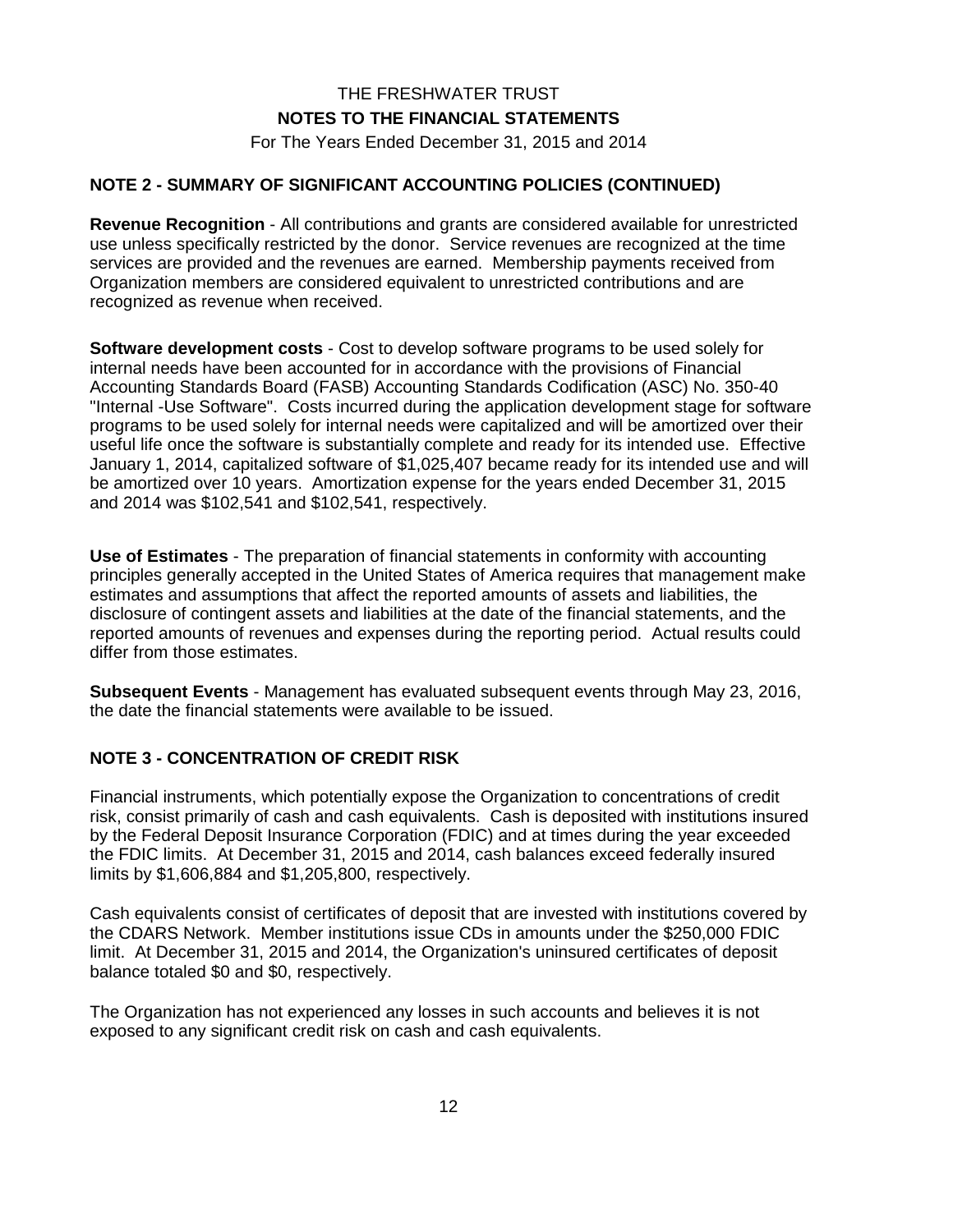For The Years Ended December 31, 2015 and 2014

#### **NOTE 4 - PLEDGES RECEIVABLE**

At December 31, 2015 and 2014, contributors have made unconditional promises to give of \$97,694 and \$0.00, respectively, to the Organizaiton. Pledges receivable consist of amounts that were promised to the Organization and will be paid within one year of promise. Pledges receivable are carried at original amount less an estimate made for doubtful receivables based on a review of all outstanding amounts. Management believes that all pledges receivable are collectible and that no reserve is necessary.

### **NOTE 5 - FAIR VALUE MEASUREMENTS**

Financial Accounting Standards Board (FASB) Accounting Standards Codification (ASC) No. 820-10 "Fair Value Measurements", establishes a framework for measuring fair value. That framework provides a fair value hierarchy that prioritizes the inputs to valuation techniques used to measure fair value. The hierarchy gives the highest priority to unadjusted quoted prices in active markets for identical assets or liabilities (level 1 measurements) and the lowest priority to unobservable inputs (level 3 measurements). The three levels of the fair value hierarchy under FASB ASC No. 820-10 are described below:

| Level 1 | Inputs to the valuation methodology are unadjusted<br>quoted prices for identical assets or liabilities in active<br>markets that the Organization has the ability to access. |                                                                                                                                                                     |  |  |  |  |
|---------|-------------------------------------------------------------------------------------------------------------------------------------------------------------------------------|---------------------------------------------------------------------------------------------------------------------------------------------------------------------|--|--|--|--|
| Level 2 |                                                                                                                                                                               | Inputs to the valuation method include:                                                                                                                             |  |  |  |  |
|         | $\star$                                                                                                                                                                       | Quoted prices for similar assets or liabilities<br>in active markets;                                                                                               |  |  |  |  |
|         | $\star$                                                                                                                                                                       | Quoted prices for identical or similar assets<br>or liabilities in inactive markets;                                                                                |  |  |  |  |
|         | $\star$                                                                                                                                                                       | Inputs other than quoted prices that are<br>observable for the asset or liability;                                                                                  |  |  |  |  |
|         | $\star$                                                                                                                                                                       | Inputs that are derived principally from or<br>corroborated by observable market data by<br>correlation or other means.                                             |  |  |  |  |
|         |                                                                                                                                                                               | If the asset or liability has a specified (contractual term),<br>the Level 2 input must be observable for substantially the<br>full term of the asset or liability. |  |  |  |  |
| Level 3 |                                                                                                                                                                               | Inputs to the valuation methodology are unobservable and<br>significant to the fair value measurement.                                                              |  |  |  |  |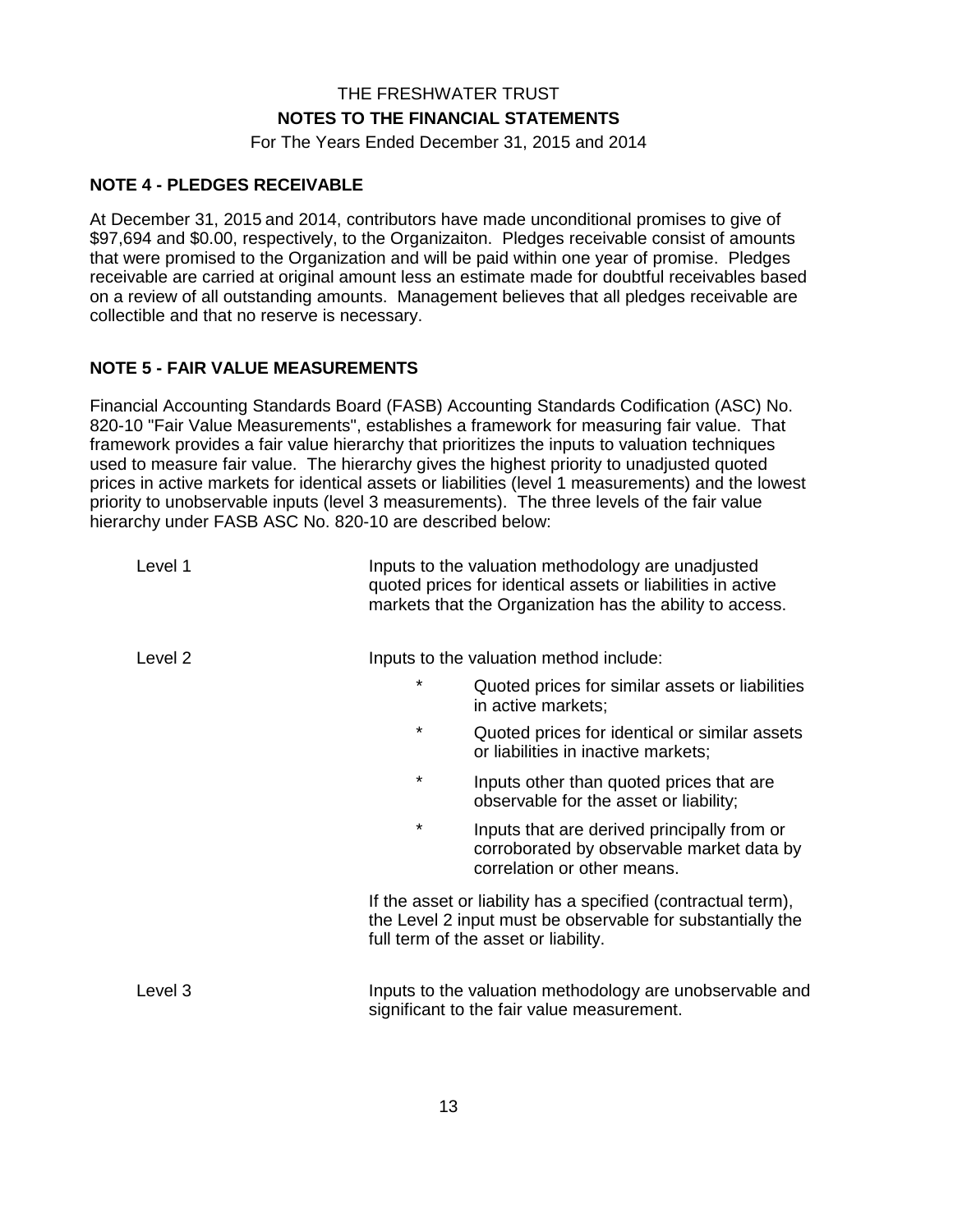For The Years Ended December 31, 2015 and 2014

#### **NOTE 5 - FAIR VALUE MEASUREMENTS (CONTINUED)**

The asset's or liability's fair value measurement level within the fair value hierarchy is based on the lowest level of any input that is significant to the fair value measurement. Valuation techniques used need to maximize the use of observable inputs and minimize the use of unobservable inputs.

Following is a description of the valuation methodologies used for assets measured at fair value.

As described in Note 4, the Organization maintains an endowment fund with the Oregon Community Foundation. The beneficial interest held at the Foundation was determined by the Foundation based upon the Organization's allocable share in the market value of the underlying investments made by the Foundation as reported to the Foundation by a third-party trustee from published market quotes.

The methods described above may produce a fair value calculation that may not be indicative of net realizable value or reflective of future fair values. Furthermore, while Management believes its valuation methods are appropriate and consistent, the use of different methodologies or assumptions to determine the fair value of certain financial instruments could result in a different fair value measurement at the reporting date.

|                                    | Assets at Fair Value as of December 31, 2015 |            |           |                  |  |  |  |  |  |
|------------------------------------|----------------------------------------------|------------|-----------|------------------|--|--|--|--|--|
|                                    | Level 1                                      | Level 2    | Level 3   | Total            |  |  |  |  |  |
| Beneficial interest held by others |                                              |            | 118,343   | <u> 118,343 </u> |  |  |  |  |  |
| Total assets at fair value         |                                              | $-$ \$ $-$ | \$118.343 | 118.343          |  |  |  |  |  |
|                                    | Assets at Fair Value as of December 31, 2014 |            |           |                  |  |  |  |  |  |
|                                    | Level 1                                      | Level 2    | Level 3   | Total            |  |  |  |  |  |
| Beneficial interest held by others |                                              |            | 120,107   | 120,107          |  |  |  |  |  |
| Total assets at fair value         |                                              |            | 120.107   | 120.107          |  |  |  |  |  |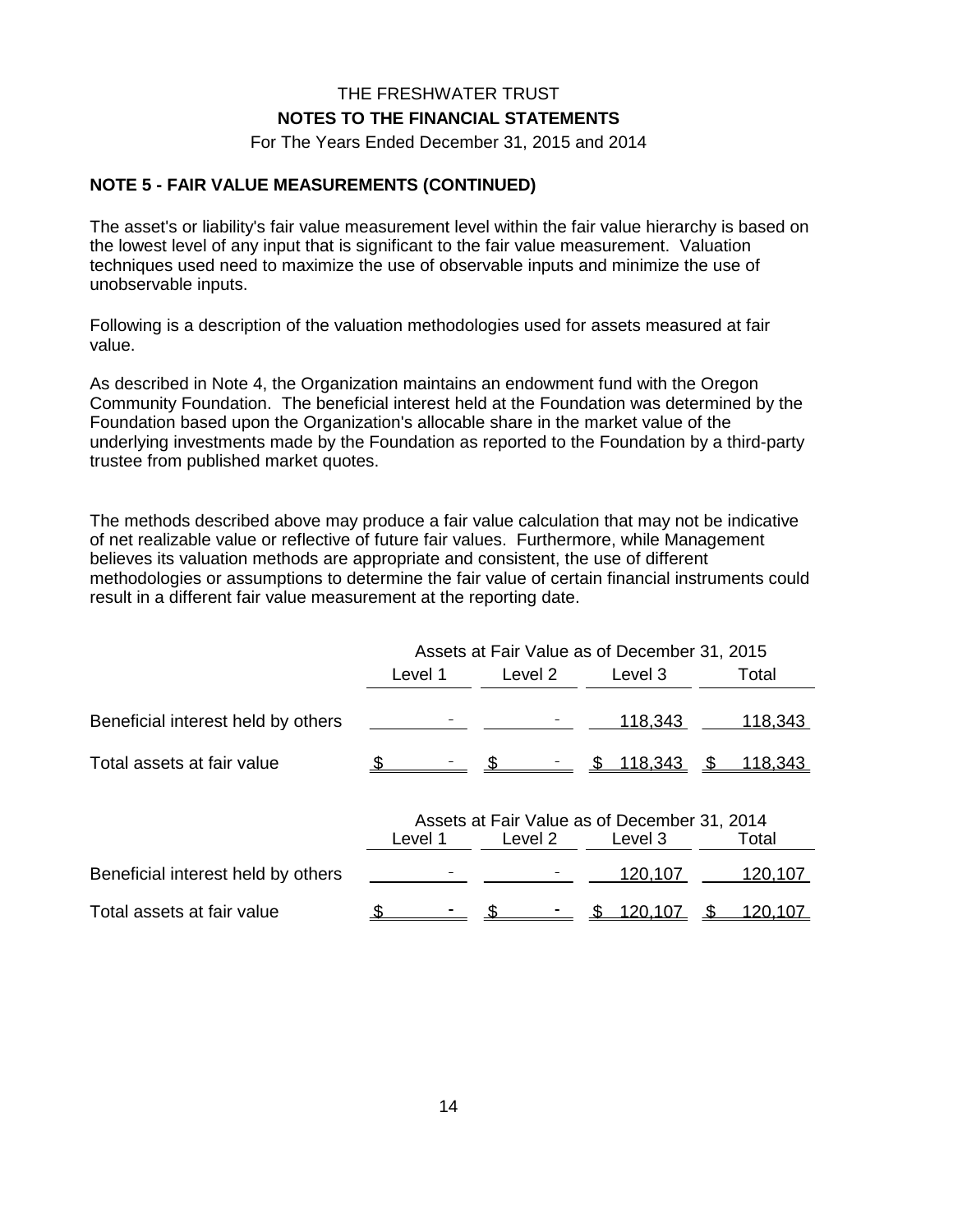For The Years Ended December 31, 2015 and 2014

#### **NOTE 5 - FAIR VALUE MEASUREMENTS (CONTINUED)**

The table below sets forth a summary of changes in the fair value of the Organization's level 3 assets for the year ended December 31:

|                                   | Level 3                  |         |    | Level 3                  |  |  |
|-----------------------------------|--------------------------|---------|----|--------------------------|--|--|
|                                   | Endowment<br>Investments |         |    | Endowment<br>Investments |  |  |
|                                   |                          | 2015    |    | 2014                     |  |  |
| Balance, beginning of year        | S                        | 120,107 | \$ | 116,380                  |  |  |
| Realized gains/(losses)           |                          | 413     |    | 2,719                    |  |  |
| Unrealized gains/(losses)         |                          | (2,729) |    | 912                      |  |  |
| Investment income, net of expense |                          | 552     |    | 96                       |  |  |
| Balance, end of year              |                          | 118,343 |    | 120,107                  |  |  |

### **NOTE 6 - INVESTMENT IN PERPETUAL TRUST**

In 1996 the Organization established the Oregon Trout Endowment Fund at the Oregon Community Foundation (the Foundation). The Organization intends to grow the balance of this fund to \$100,000 before beginning to draw on investment income and appreciation. At December 31, 2015 and 2014, the fair value of the assets in this fund totaled \$118,343 and \$120,107, respectively. As a component fund of the Foundation, the fund is invested and managed by the foundation and only investment income and appreciation will be made available to The Freshwater Trust in the future.

#### **NOTE 7 - PROPERTY AND EQUIPMENT**

Property and equipment consist of the following:

|                                                 |     | 2015       |     | 2014       |
|-------------------------------------------------|-----|------------|-----|------------|
| Furniture and equipment                         | \$. | 310,072    | \$. | 155,240    |
| Leasehold improvements                          |     | 199,611    |     | 39,327     |
|                                                 |     | 509,683    |     | 194,567    |
| Less: accumulated depreciation and amortization |     | (170, 270) |     | (129, 885) |
| Net property and equipment                      |     | 339,413    |     | 64,682     |

Depreciation and amortization expense for the years ended December 31, 2015 and 2014 was \$142,926 and \$132,128, respectively.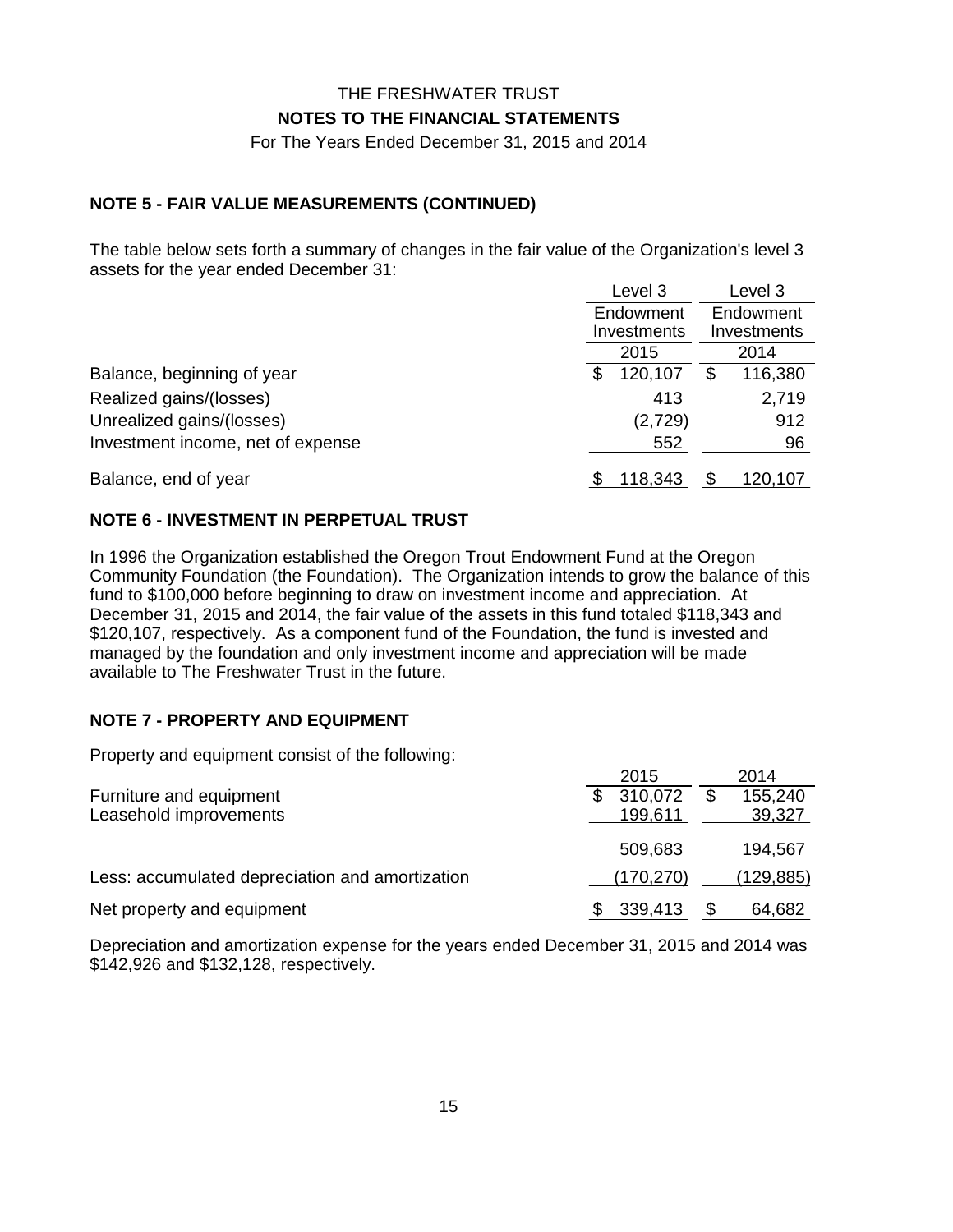For The Years Ended December 31, 2015 and 2014

#### **NOTE 8 - LINES OF CREDIT**

On July 29, 2011, the Organization renewed a \$600,000 line of credit with Wells Fargo Bank to support the organization's working capital. Interest is charged at the greater of the bank's prime rate plus 1.5% or the floor rate of 5.0%. As of 2014, the outstanding balance on the line of credit was \$0.00. The Organzation elected to not renew the line of credit in September 2015 and closed the account.

#### **NOTE 9 - LONG TERM DEBT**

On March 1, 2013, the Organization signed a \$5,000,000 credit agreement with The David and Lucile Packard Foundation, The Gordon and Betty Moore Foundation, and The Kresge Foundation to support projected future operating deficits and allow for capacity investment while building water quality trading and other natural infrastructure mitigation programs. The loans are unsecured. An initial advance of \$2,000,000 was made on the closing date. A second advance of \$2,000,000 was received July 2014. The third and final advance of \$1,000,000 will be available no later than September 1, 2015, provided the Organization satisfies certain conditions. Effective December 31, 2015, those conditions had not been met and the Organization did not take the final \$1,000,000 advance.

The Organization shall pay interest on the unpaid principal amount, to the extent funded, through the date that the entire principal amount of the loan has been repaid in full, at an interest rate equal to 1% per annum, simple interest. Accrued interest at December 31, 2015 and 2014 was \$16,811 and \$17,444, respectively.

Principal payments will be made on or before each April 30 and October 31 prior to the maturity date of January 31, 2020. Principal payments will commence on April 30, 2016. Principal payments will be based upon the number of temperature and nutrient credits sold by the Organization during the period prior to January 31, 2016, and thereafter, during each sixmonth period ending on July 31 or January 31 prior to the maturity date.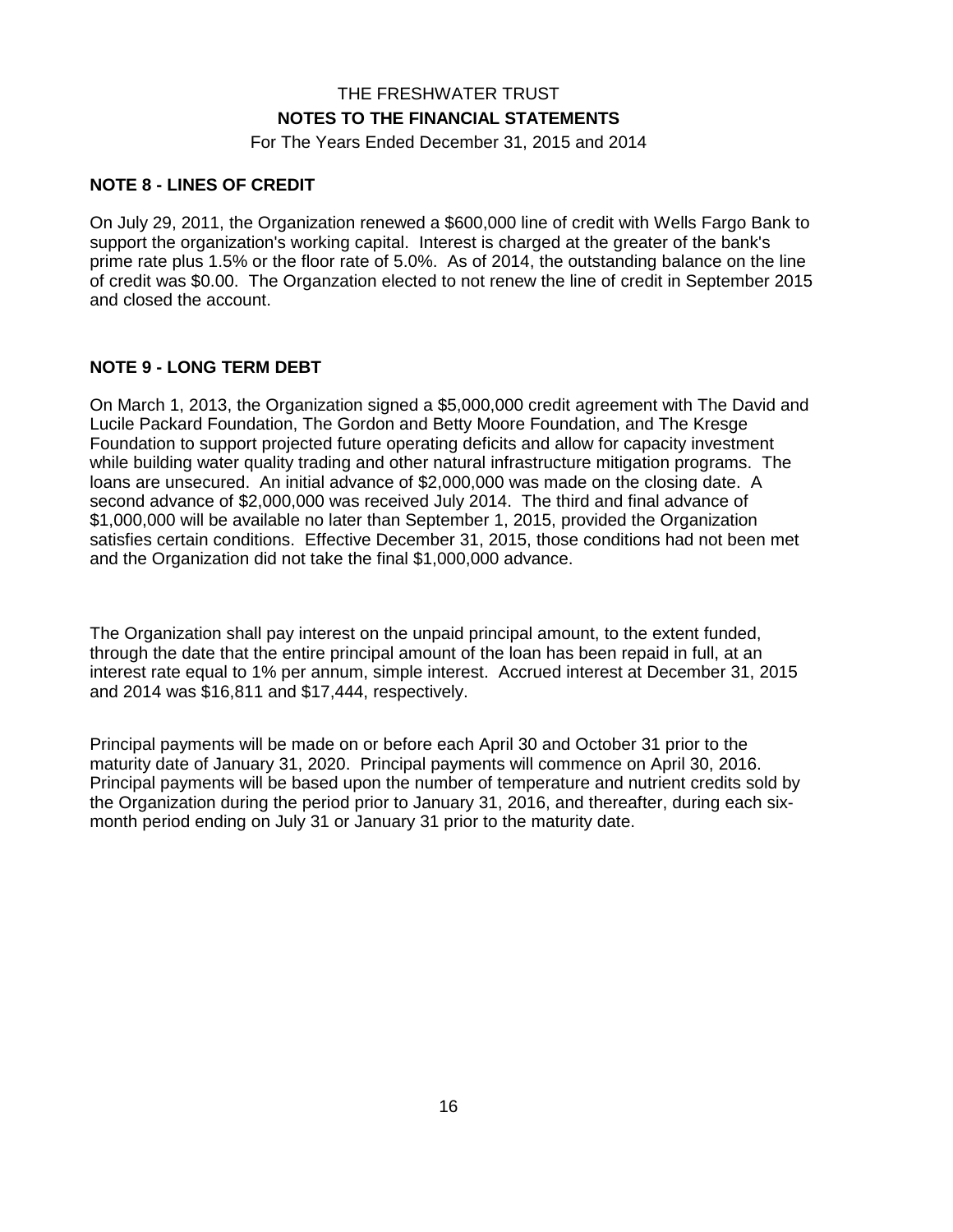For The Years Ended December 31, 2015 and 2014

#### **NOTE 10 - TEMPORARILY AND PERMANENTLY RESTRICTED NET ASSETS**

Temporarily restricted net assets consist of the following:

|                                                | 2015                  | 2014                  |
|------------------------------------------------|-----------------------|-----------------------|
| Habitat programs                               |                       | \$ 867,550 \$ 248,108 |
| <b>Total Temporarily Restricted Net Assets</b> | $$867,550$ $$248,108$ |                       |

The Endowment Fund was established for the purpose of providing investment revenues to support wild fish conservation programs in perpetuity. Permanently restricted net assets at December 31, 2015 and 2014, consist of investments held within the Oregon Trout Endowment Fund; which is managed by the Oregon Community Foundation.

#### **NOTE 11 - OPERATING LEASE COMMITMENTS**

The Organization leases its primary office facilities under an operating lease, which commenced on December 1, 2005 and expires on September 30, 2021. The lease contains an annual provision to be paid as additional rent to cover the Organization's proportionate share of certain operating expenses. This lease was modified August 25, 2008 (Amendment I) to include office space on the entire second floor in addition to the existing lease of the third floor. This lease was modified again September 26, 2011 (Amendment II) to extend the lease term by 10 years.

The Organization signed a lease for additional office space under an operating lease, which commenced May 20, 2013 and expires on August 31, 2016.

The Organization vacated both facilities and signed a lease for office space under an operating lease, which commenced January 1, 2016 and expires April 30, 2026. A sublease agreement was negotiated for a portion of the original office space with a term of January 1, 2016 through September 30, 2021.

Occupancy expense for the years ended December 31, 2015 and 2014 was \$236,184 and \$203,473, respectively.

In addition, the Organization leases certain office equipment under lease agreements expiring in 2017. Rental expense paid for equipment leases for the years ended December 31, 2015 and 2014 was \$20,403 and \$20,827, respectively.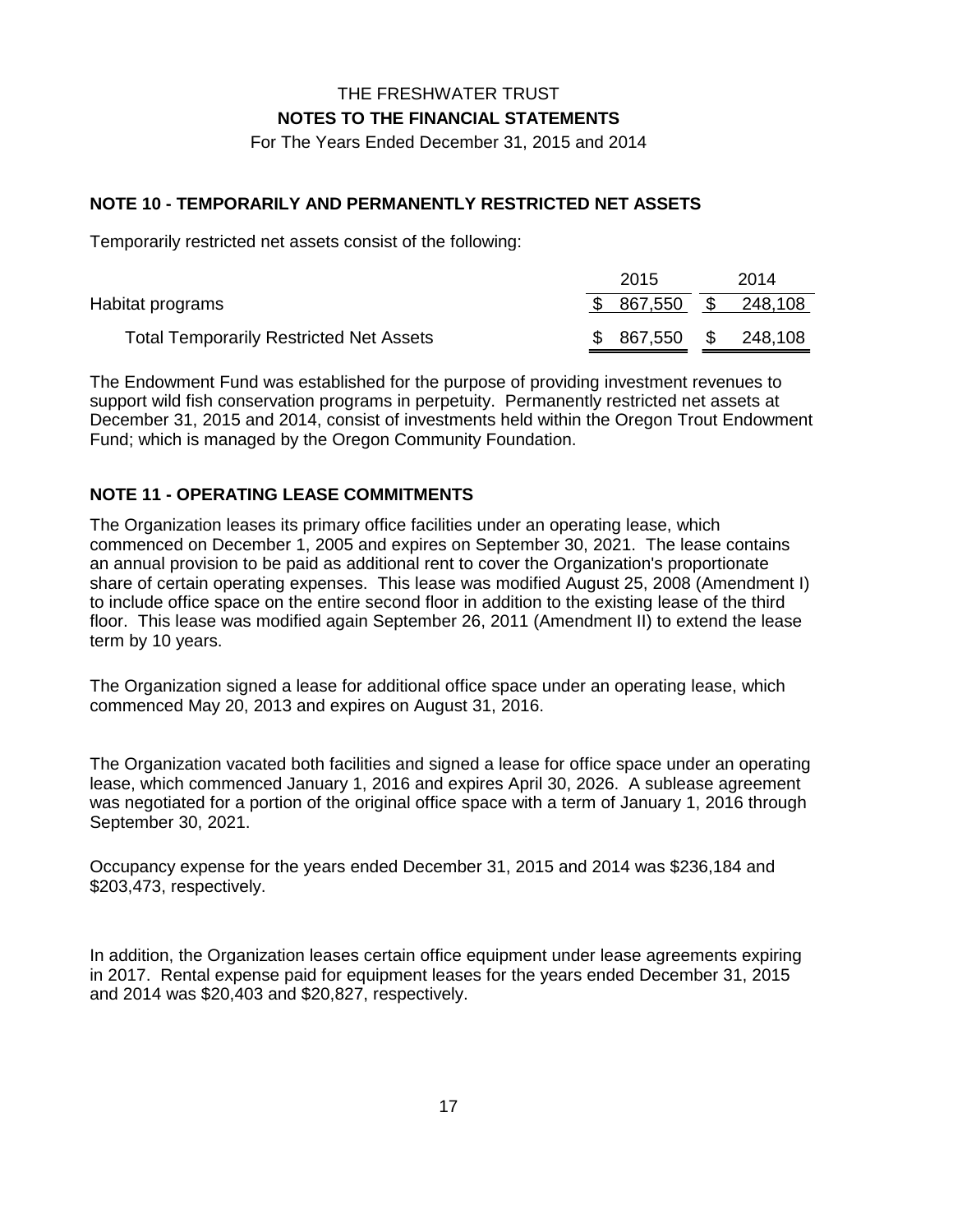For The Years Ended December 31, 2015 and 2014

#### **NOTE 11 - OPERATING LEASE COMMITMENTS (CONTINUED)**

At December 31, 2015, the approximate minimum rental commitments for the above leases are as follows:

Year Ending December 31,

| 2016                | 409,663     |
|---------------------|-------------|
| 2017                | 430,042     |
| 2018                | 451,081     |
| 2019                | 478.912     |
| 2020 and thereafter | 2,633,818   |
| Total               | \$4,403,516 |

At December 31, 2015, the approximate sublease income for the above leases are as follows:

Year Ending December 31,

| 2016                | S | 49,864  |
|---------------------|---|---------|
| 2017                |   | 77,040  |
| 2018                |   | 79,351  |
| 2019                |   | 81,732  |
| 2020 and thereafter |   | 149,215 |
| Total               |   | 437,202 |

#### **NOTE 12 - RELATED PARTY TRANSACTIONS**

During 2013, the Organization entered into a water rights lease transaction with Mr. Malmberg, who is also an employee of the organization. The agreement includes a five year instream lease which was paid up front. It also includes a fifteen year time limited instream transfer. The agreement was consummated in an arms-length transaction and is comparable to other water rights lease transactions entered into during 2013.

#### **NOTE 13 - RETIREMENT PLANS**

The Organization provides substantially all full-time and certain part-time employees with a Simplified Employees Pension Plan. The Organization's annual contribution to the plan is equal to 5.0% of the eligible annual compensation of each participant. Contributions by the Organization to the plan totaled \$146,643 and \$123,026 and for the years ended December 31, 2015 and 2014.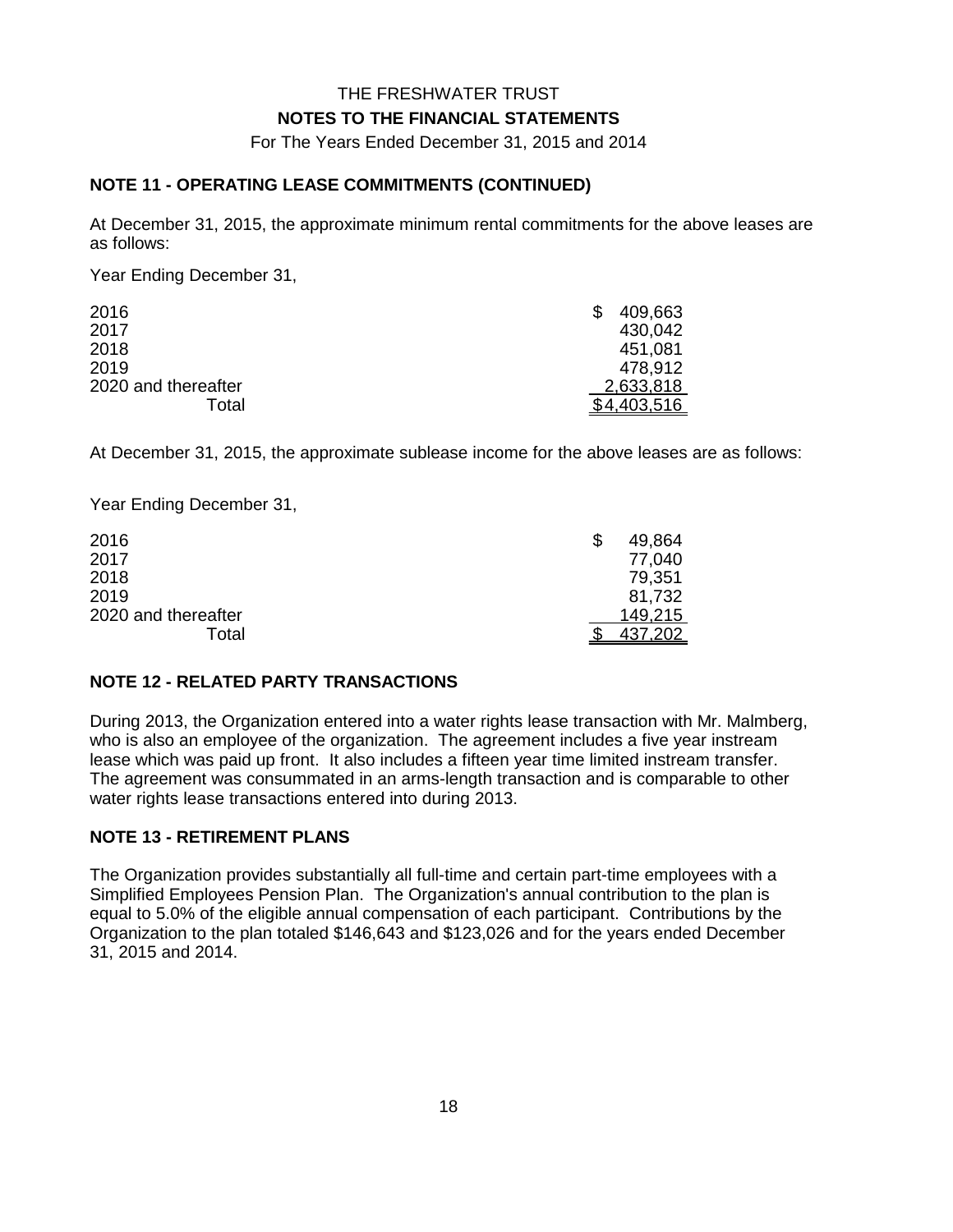For The Years Ended December 31, 2015 and 2014

#### **NOTE 14 - IN-KIND CONTRIBUTIONS**

Contributions of donated services that create or enhance nonfinancial assets or that require specialized skill, are provided by individuals possessing those skills, and would typically need to be purchased if not provided by donation, are recorded at their fair values in the period received. Donations of equipment and materials are recorded where there is an objective basis upon which to value these contributions and where the contributions are an essential part of the Organization's activities.

Contributed goods and professional services valued at \$47,360 and \$44,070 are included in unrestricted contributions, specifically for Special Events for the years ending December 31, 2015 and 2014.

Contributed goods and professional services valued at \$358,024 and \$177,139 are included in unrestricted contributions, specifically for the Habitat Program for the years ending December 31, 2015 and 2014.

#### **NOTE 15 - WATER RIGHTS**

The Organization has acquired title for partial water right interests among several basins in Oregon to preserve in-stream water flows. The water rights are valued based on their original purchase cost. Annually, the Organization assesses the value of the water right interests held to determine if any permanent impairment of value has occurred. If the value of the water rights is determined to be impaired; the carrying value of the water rights would be reduced to their estimated fair value in the period that the impairment has occurred. For the years ended December 31, 2015 and 2014, the Organization has not recognized any impairment losses on the value these water rights.

#### **NOTE 16 - WATER LEASE COMMITMENTS**

The Organization has entered into multiple water rights lease agreements with participating landowners in Oregon with terms ranging from one to fifteen years. Each water right lease agreement is conditioned upon the Organization receiving annual funding from the Columbia Basin Water Transaction Program. In the event that funding is not made available the water right lease terminates and the parties are released from their obligations.

During the year ended December 31, 2015, certain water rights lease agreements were paid two to five years in advance. There are contractual remedies that the Organization can pursue in the event of default by the landowner, which can include repayment of funds received.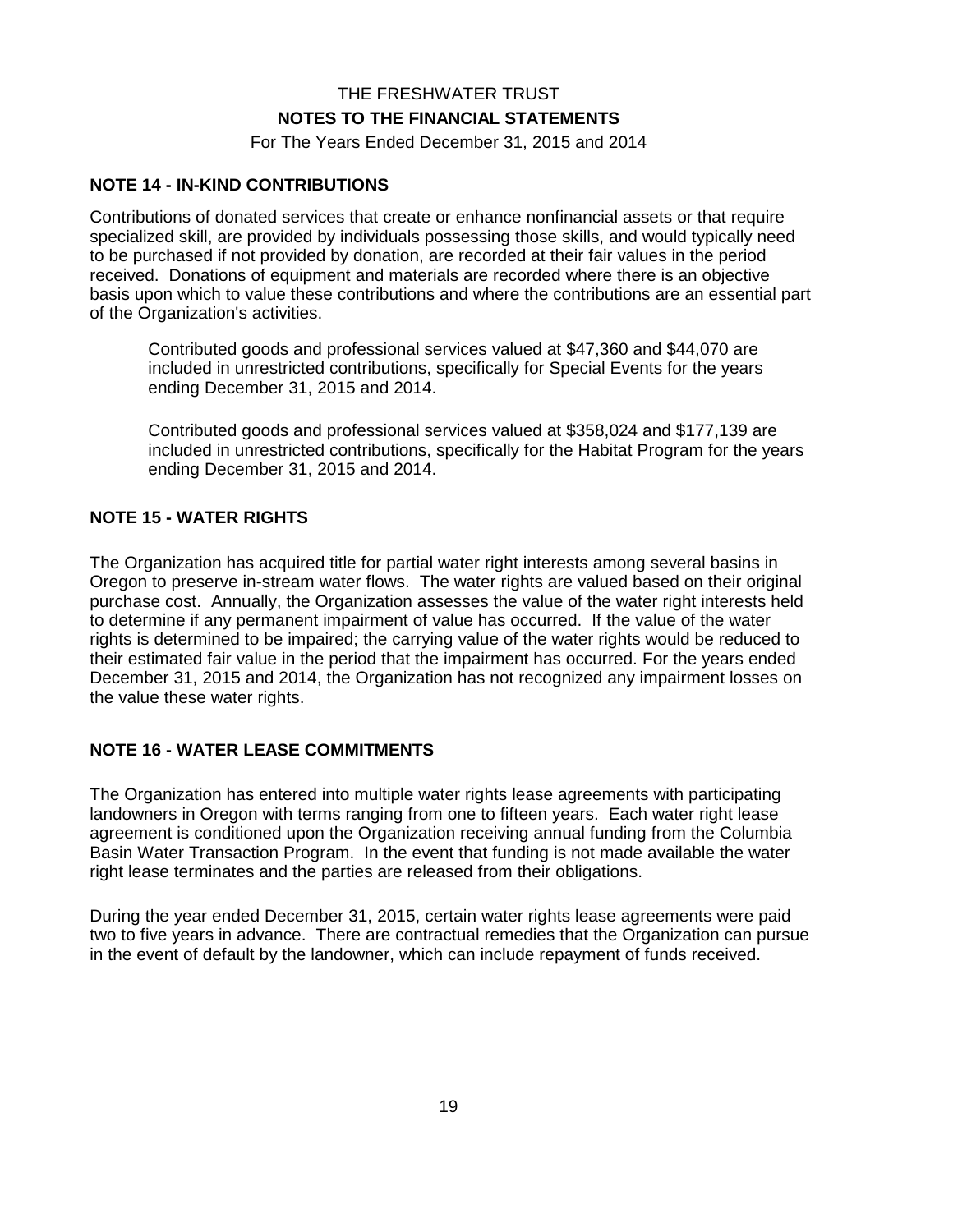For The Years Ended December 31, 2015 and 2014

### **NOTE 16 - WATER LEASE COMMITMENTS (CONTINUED)**

At December 31, 2015. the approximate minimum commitments for the above leases are as follows:

Year Ending December 31:

| 2016                | \$311,328 |
|---------------------|-----------|
| 2017                | 267,220   |
| 2018                | 37,892    |
| 2019                | 21,261    |
| 2020 and thereafter | 25,575    |
| Total               | 663,276   |

#### **NOTE 17 - ENDOWMENT**

The Organization's endowment consists of one fund established for a variety of purposes. Its endowment includes funds both donor-restricted endowment funds and funds designated by the Board of Directors to function as endowments. As required by GAAP, net assets associated with endowment funds, including funds designated by the Board of Directors to function as endowments, are classified and reported based on the existence or absence of donor-imposed restrictions.

The Board of Directors of The Freshwater Trust has interpreted the Uniform Prudent Management of Institutional Funds Act (UPMIFA) as requiring the preservation of the fair value of the original gift as of the gift date and the donor-restricted funds absent explicit donor stipulations to the contrary. As a result of this interpretation, the Organization classifies as permanently restricted net assets (a) the original gifts donated to the permanent endowment, (b) the original value of subsequent gifts to the permanent endowment, and (c) accumulations to the permanent endowment made in accordance with the direction of the applicable donor gift instrument at the time the accumulation is added to the fund. The remaining portion of the donor-restricted endowment fund that is not classified as permanently restricted net assets is classified as temporarily restricted net assets until those amounts are appropriated for expenditure by the Organization in a manner consistent with the standard of prudence prescribed by UPMIFA. In accordance with UPMIFA, the Organization considers the following factors in making a determination to appropriate or accumulate donor-restricted endowment funds:

- (1) The duration and preservation of the fund
- (2) The purposes of the Organization and the donor-restricted endowment fund
- (3) General economic conditions
- (4) The possible effect of inflation and deflation
- (5) The expected total return from income and the appreciation of investments
- (6) Other resources of the Organization
- (7) The investment policies of the Organization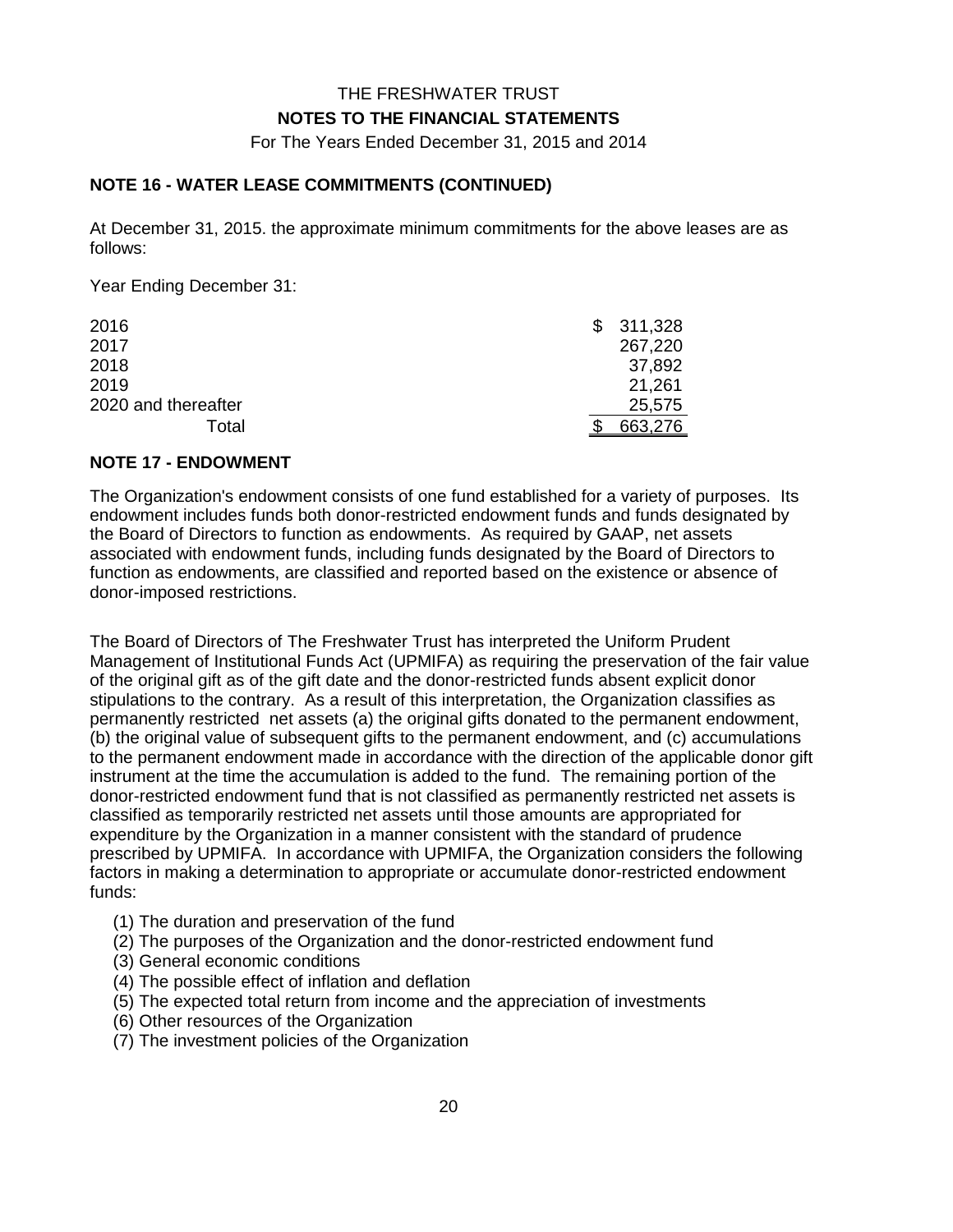For The Years Ended December 31, 2015 and 2014

### **NOTE 17 - ENDOWMENT (CONTINUED)**

Endowment Net Asset Composition by Type of Fund as of December 31, 2015

|                                 | Unrestricted | Temporarily<br>Restricted | Permanently<br>Restricted | Total   |
|---------------------------------|--------------|---------------------------|---------------------------|---------|
| Board-designated endowment fund | 18,656       | -                         | 99,687                    | 118,343 |
| Total assets at fair value      | 18.656       |                           | 99.687                    | 118.343 |

Endowment Net Asset Composition by Type of Fund as of December 31, 2014

|                                 | Unrestricted | Temporarily Permanently<br>Restricted | Restricted | Total   |
|---------------------------------|--------------|---------------------------------------|------------|---------|
| Board-designated endowment fund | 18,920       | -                                     | 101,187    | 120,107 |
| Total assets at fair value      | 18.920       |                                       | \$101.187  | 120.107 |

Changes in Endowment Net Assets for the year ended December 31, 2015

|                                                                            | Unrestricted | Temporarily<br>Restricted | Permanently<br>Restricted | Total         |
|----------------------------------------------------------------------------|--------------|---------------------------|---------------------------|---------------|
| Endowment net assets,<br>beginning of year                                 | \$<br>18,920 |                           | 101,187                   | \$<br>120,107 |
| Investment return:<br>Investment income<br>Net appreciation/(depreciation) | 83           |                           | 469                       | 552           |
| (realized and unrealized)                                                  | (347)        |                           | (1,969)                   | (2,316)       |
| Endowment net assets,<br>end of year                                       | 18.656       |                           | 99.687                    | <u>18.343</u> |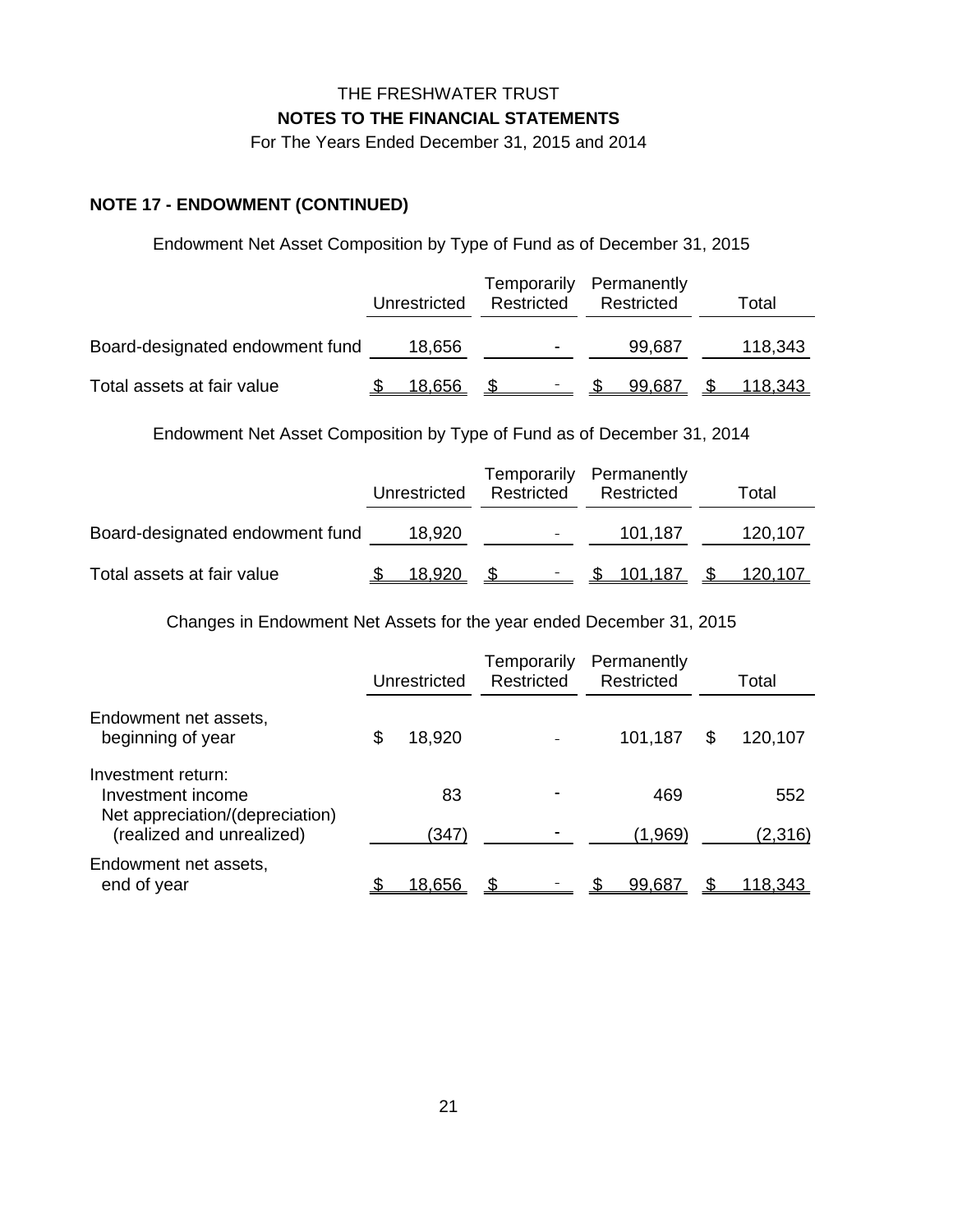# THE FRESHWATER TRUST**Schedule of Expenditures of Federal Awards**

Year ended December 31, 2015

| <b>Federal Agency</b>                              | Pass<br><b>Through</b><br><b>Agency</b> | <b>Federal Program Title</b>               | <b>CFDA</b><br><b>Number</b> | <b>Grant Identification</b><br><b>Number</b> | <b>Expenditures</b> |
|----------------------------------------------------|-----------------------------------------|--------------------------------------------|------------------------------|----------------------------------------------|---------------------|
| National Fish & Wildlife Foundation                | <b>CBWTP</b>                            | Innovative Transactions to Restore Flow    | 00029462                     | 0201.15.045263                               | 105,524<br>\$       |
| National Fish & Wildlife Foundation                | <b>CBWTP</b>                            | Innovative Transactions to Restore Flow    | 00029462                     | 0201.15.045269                               | 56,654              |
| National Fish & Wildlife Foundation                | <b>CBWTP</b>                            | Innovative Transactions to Restore Flow    | 00029462                     | 0201.16.049002                               | 33,901              |
| National Fish & Wildlife Foundation                | <b>CBWTP</b>                            | Innovative Transactions to Restore Flow    | 00029462                     | 0201.16.049006                               | 13,328              |
| National Fish & Wildlife Foundation                | <b>CBWTP</b>                            | Water Lease Payments - Columbia Basin      | 00029462                     | 0201.15.045263                               | 603,001             |
| National Fish & Wildlife Foundation                | <b>CBWTP</b>                            | Water Lease Payments - Accord Basin        | 00029462                     | 0201.15.045269                               | 234,833             |
| National Fish & Wildlife Foundation                | <b>CBWTP</b>                            | Water Lease Payments - Columbia Basin      | 00029462                     | 0201.16.049002                               | 1,000               |
| <b>Total National Fish and Wildlife Foundation</b> |                                         |                                            |                              |                                              | 1,048,241           |
| Bureau of Land Management                          |                                         | Salmon River Habitat Restoration           | 15.234                       | L13AC00128                                   | 99,501              |
| Total Bureau of Land Management                    |                                         |                                            |                              |                                              | 99,501              |
| EcoTrust                                           |                                         | NOAA/USFS Salmon River Habitat Restoration | N/A                          | 1505-E-OR-WF                                 | 33,720              |
| <b>Total EcoTrust</b>                              |                                         |                                            |                              |                                              | 33,720              |
| <b>National Forest Foundation</b>                  |                                         | <b>Still Creek Habitat Restoration</b>     | N/A                          | AH-605                                       | 33,341              |
| <b>Total National Forest Foundation</b>            |                                         |                                            |                              |                                              | 33,341              |
| <b>Bureau of Reclamation</b>                       |                                         | Rogue River Basin Restoration              | 15.517                       | R15AC00036                                   | 83,852              |
| <b>Bureau of Reclamation</b>                       |                                         | Rogue River Basin Restoration              | 15.517                       | R14AC00029                                   | 297,615             |
| <b>Bureau of Reclamation</b>                       |                                         | Rogue River Basin Restoration              | 15.517                       | R14AC00048                                   | 637,756             |
| <b>Total U.S. Forest Service</b>                   |                                         |                                            |                              |                                              | 1,019,223           |
| <b>OWEB/Pacific Coast Salmon Program</b>           |                                         | Upper Sandy River Habitat Restoration      | 11.438                       | 214.3034                                     | 34,683              |
| <b>OWEB/Pacific Coast Salmon Program</b>           |                                         | Salmon River Post Flood Analysis           | 11.438                       | 215-3048-11707                               | 74,939              |
|                                                    |                                         |                                            |                              |                                              | 109,622             |
| <b>Total Expenditures Federal Awards</b>           |                                         |                                            |                              |                                              | 2,343,648<br>\$     |

See accompanying notes and accountant's report.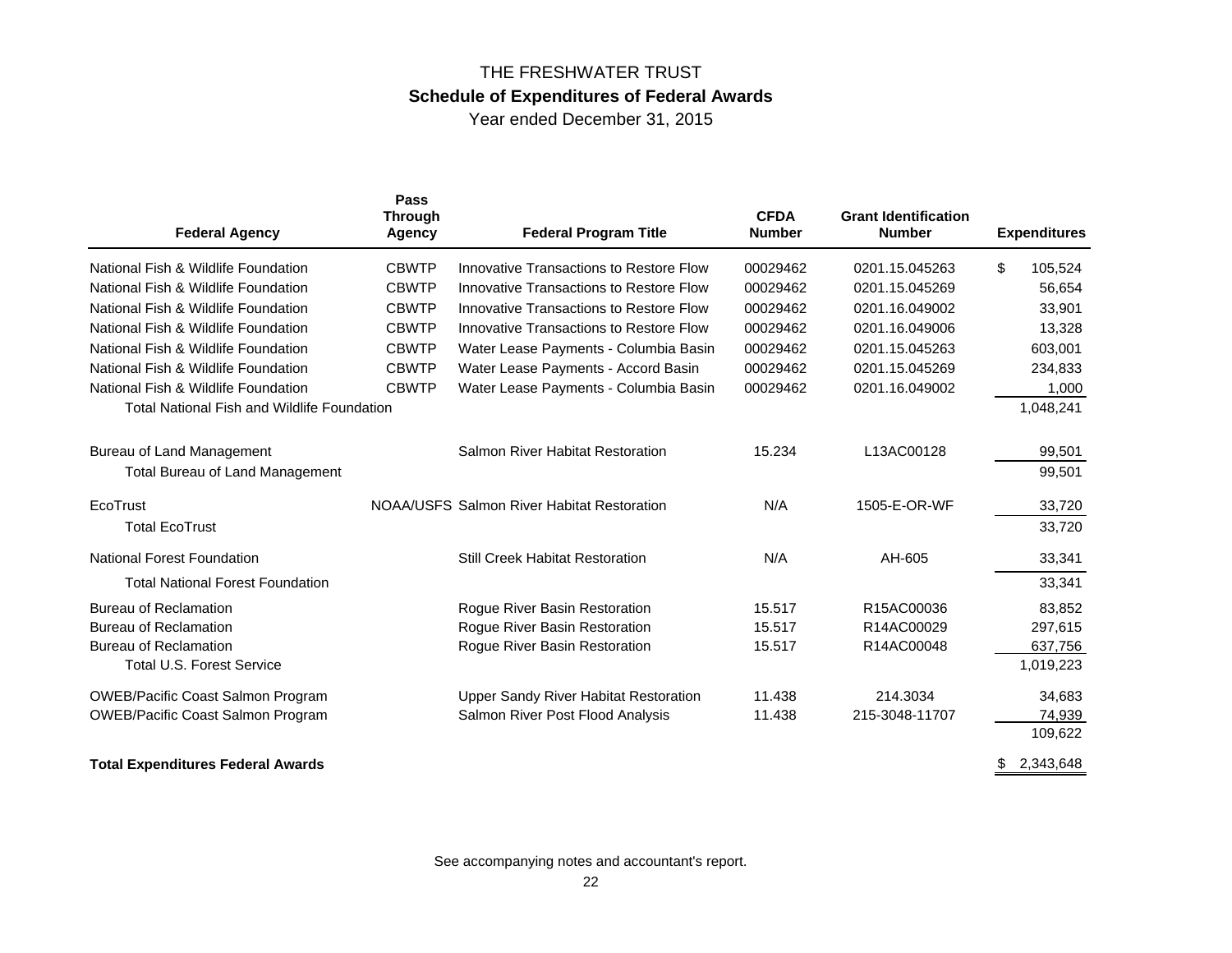### **NOTE 1 - BASIS OF PRESENTATION**

The accompanying schedule of expenditures of federal awards includes the federal grant activity of The Freshwater Trust and is presented on the accrual basis of accounting. The information in this schedule is presented in accordance with the requirements of Title 2 U.S. *Code of Federal Regulations* Part 200, *Uniform Administrative Requirements, Cost Principles, and Audit Requirements for Federal Awards* (Uniform Guidance).

| Total expenditures of federal awards<br>Non federal expenditures | 2,343,648<br>6,242,780 |
|------------------------------------------------------------------|------------------------|
| Total expenses per Statement of Activities                       | <u>8.586.428 </u>      |

### **NOTE 2 - INDIRECT COST RATE**

The organization has elected not to use the ten percent (10%) de-minimis indirect cost rate provision.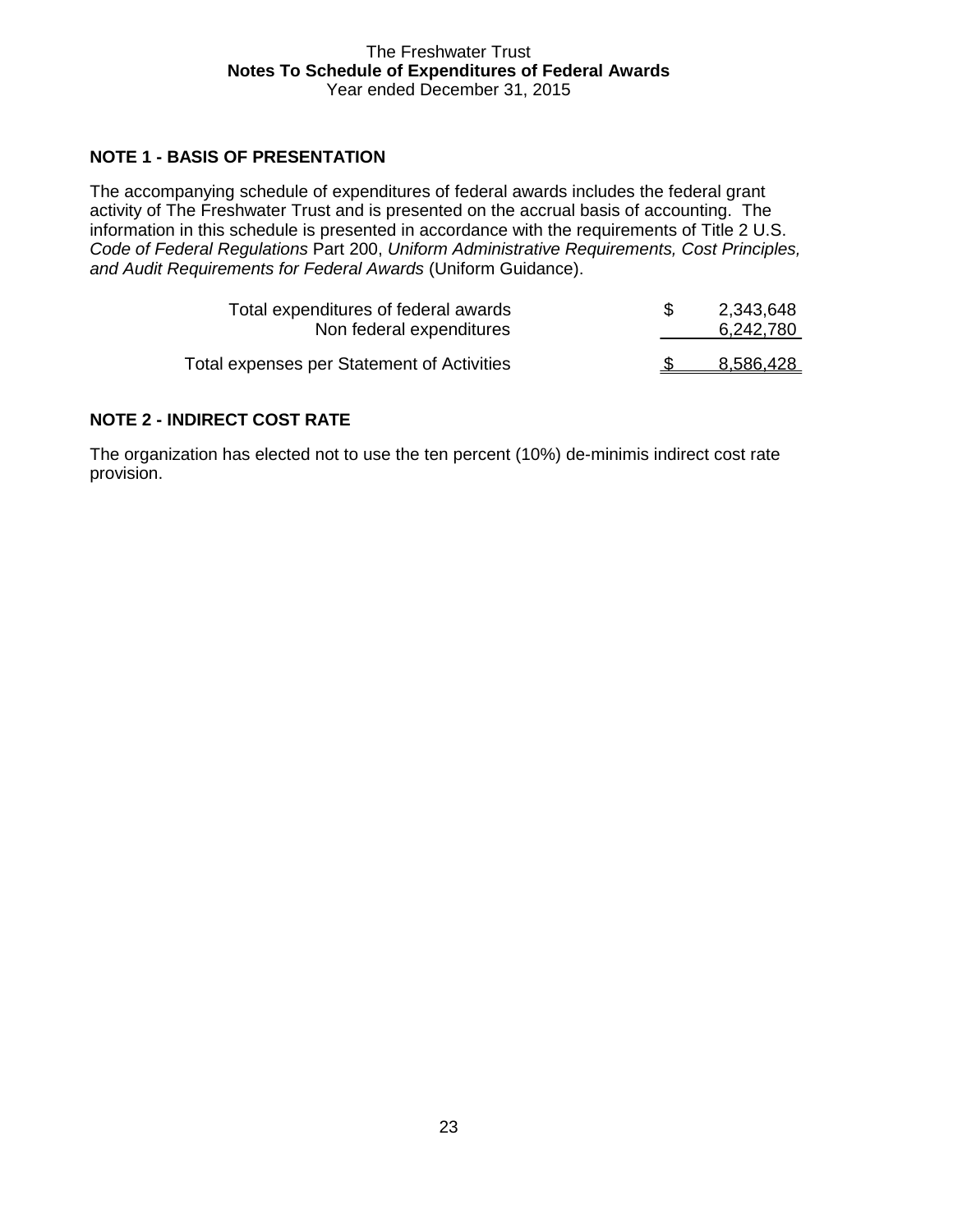#### **INDEPENDENT AUDITOR'S REPORT ON INTERNAL CONTROL OVER FINANCIAL REPORTING AND ON COMPLIANCE AND OTHER MATTERS BASED ON AN AUDIT OF FINANCIAL STATEMENTS PERFORMED IN ACCORDANCE WITH** *GOVERNMENT AUDITING STANDARDS*

#### **To the Board of Directors of**

The Freshwater Trust

We have audited, in accordance with the auditing standards generally accepted in the United States of America and the standards applicable to financial audits contained in *Government Auditing Standards* issued by the Comptroller General of the United States, the financial statements of The Freshwater Trust (a nonprofit organization), which comprise the statement of financial position as of December 31, 2015, and the related statements of activities, and cash flows for the year then ended, and the related notes to the financial statements, and have issued our report thereon dated May 23, 2016.

#### **Internal Control Over Financial Reporting**

In planning and performing our audit of the financial statements, we considered The Freshwater Trust's internal control over financial reporting (internal control) to determine the audit procedures that are appropriate in the circumstances for the purpose of expressing our opinion on the financial statements, but not for the purpose of expressing an opinion on the effectiveness of The Freshwater Trust's internal control. Accordingly, we do not express an opinion on the effectiveness of the The Freshwater Trust's internal control.

A *deficiency in internal control* exists when the design or operation of a control does not allow management or employees, in the normal course of performing their assigned functions, to prevent, or detect and correct, misstatements on a timely basis. A *material weakness* is a deficiency, or a combination of deficiencies, in internal control such that there is a reasonable possibility that a material misstatement of the entity's financial statements will not be prevented, or detected and corrected on a timely basis. A *significant deficiency* is a deficiency, or a combination of deficiencies, in internal control that is less severe than a material weakness, yet important enough to merit attention by those charged with governance.

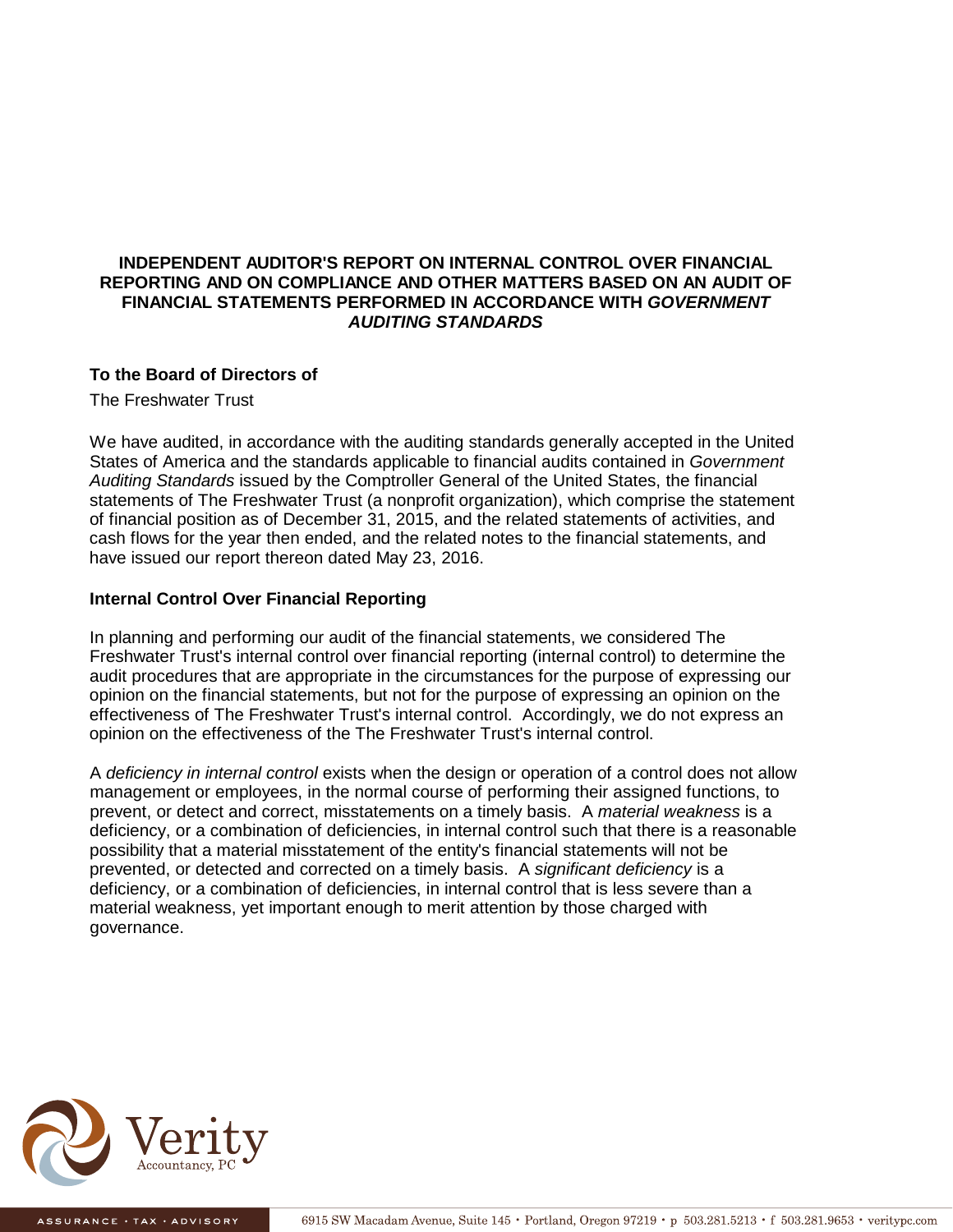Our consideration of internal control was for the limited purpose described in the first paragraph of this section and was not designed to identify all deficiencies in internal control that might be material weaknesses or significant deficiencies. Given these limitations, during our audit we did not identify any deficiencies in internal control that we consider to be material weaknesses. However, material weaknesses may exist that have not been identified.

#### **Compliance and Other Matters**

As part of obtaining reasonable assurance about whether The Freshwater Trust's financial statements are free from material misstatement, we performed tests of its compliance with certain provisions of laws, regulations, contracts, and grant agreements, noncompliance with which could have a direct and material effect on the determination of financial statement amounts. However, providing an opinion on compliance with those provisions was not an objective of our audit, and accordingly, we do not express such an opinion. The results of our tests disclosed no instances of noncompliance or other matters that are required to be reported under *Government Auditing Standards.*

#### **Purpose of this Report**

The purpose of this report is to describe the scope of our testing of internal control and compliance and the results of that testing, and not to provide an opinion on the effectiveness of the organization's internal control or on compliance. This report is an integral part of an audit performed in accordance with *Government Auditing Standards* in considering the organization's internal control and compliance. Accordingly, this communication is not suitable for any other purpose.

Verity Accountancy, PC

Verity Accountancy, PC

May 23, 2016 Portland, Oregon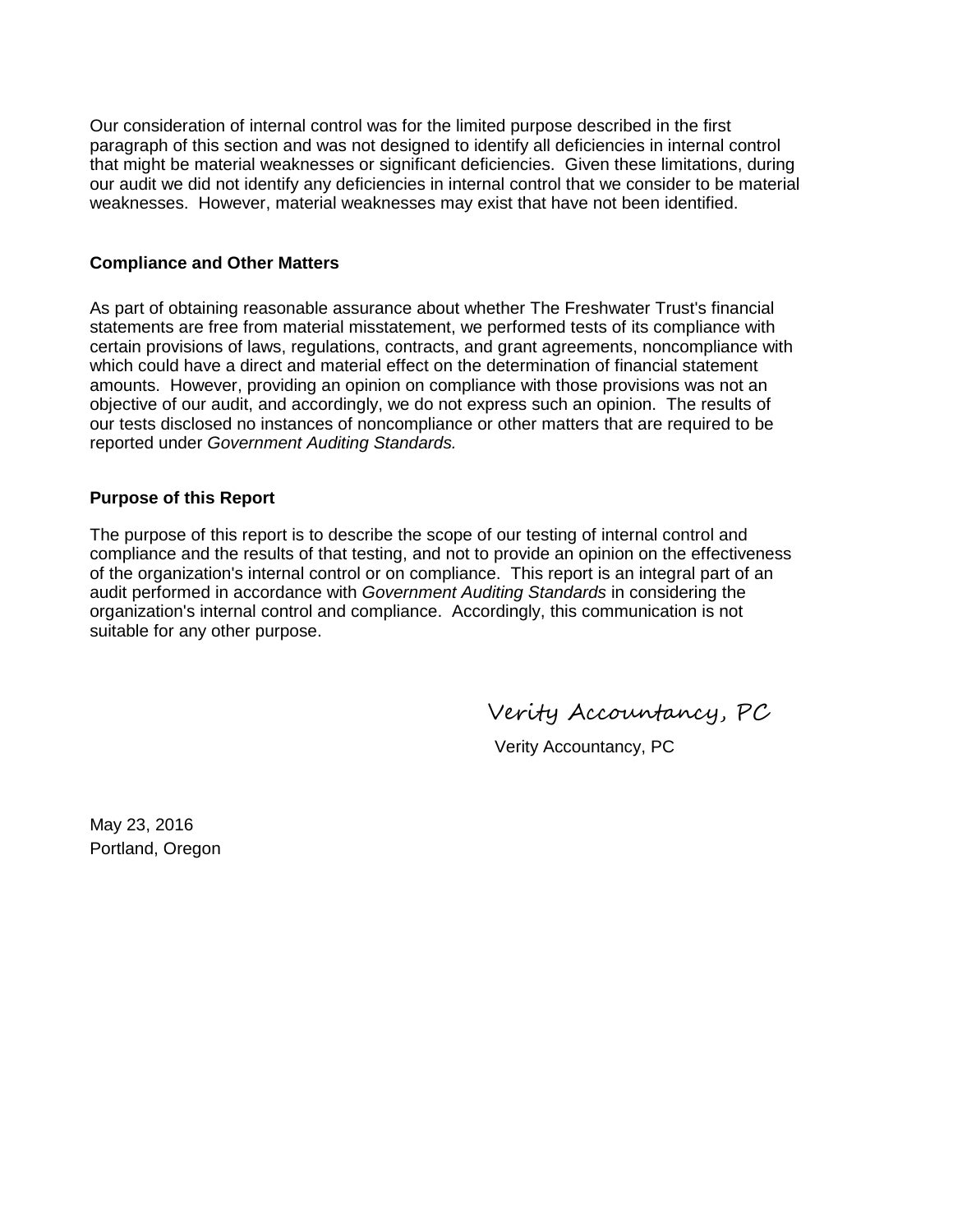#### **INDEPENDENT AUDITOR'S REPORT ON COMPLIANCE FOR EACH MAJOR PROGRAM AND ON INTERNAL CONTROL OVER COMPLIANCE REQUIRED BY THE UNIFORM GUIDANCE**

#### **To the Board of Directors of**

The Freshwater Trust

#### **Report on Compliance for Each Major Federal Program**

We have audited The Freshwater Trust's compliance with the types of compliance requirements described in the *OMB Compliance Supplement* that could have a direct and material effect on each of The Freshwater Trust's major federal programs for the year ended December 31, 2015. The Freshwater Trust's major federal programs are identified in the summary of auditor's results section of the accompanying schedule of findings and questioned costs.

#### **Management's Responsibility**

Management is responsible for compliance with federal statutes, regulations, and the terms and conditions of its federal awards applicable to its federal programs.

#### **Auditor's Responsibility**

Our responsibility is to express an opinion on compliance for each of The Freshwater Trust's major federal programs based on our audit of the types of compliance requirements referred to above. We conducted our audit of compliance in accordance with auditing standards generally accepted in the United States of America; the standards applicable to financial audits contained in *Government Auditing Standards*, issued by the Comptroller General of the United States; and the audit requirements of Title 2 U.S. *Code of Federal Regulations* Part 200, *Uniform Administrative Requirements, Cost Principles, and Audit Requirements for Federal Awards* (Uniform Guidance). Those standards and the Uniform Guidance require that we plan and perform the audit to obtain reasonable assurance about whether noncompliance with the types of compliance requirements referred to above that could have a direct and material effect on a major federal program occurred. An audit includes examining, on a test basis, evidence about The Freshwater Trust's compliance with those requirements and performing such other procedures as we considered necessary in the circumstances.

We believe that our audit provides a reasonable basis for our opinion on compliance for each major federal program. However, our audit does not provide a legal determination of The Freshwater Trust's compliance.

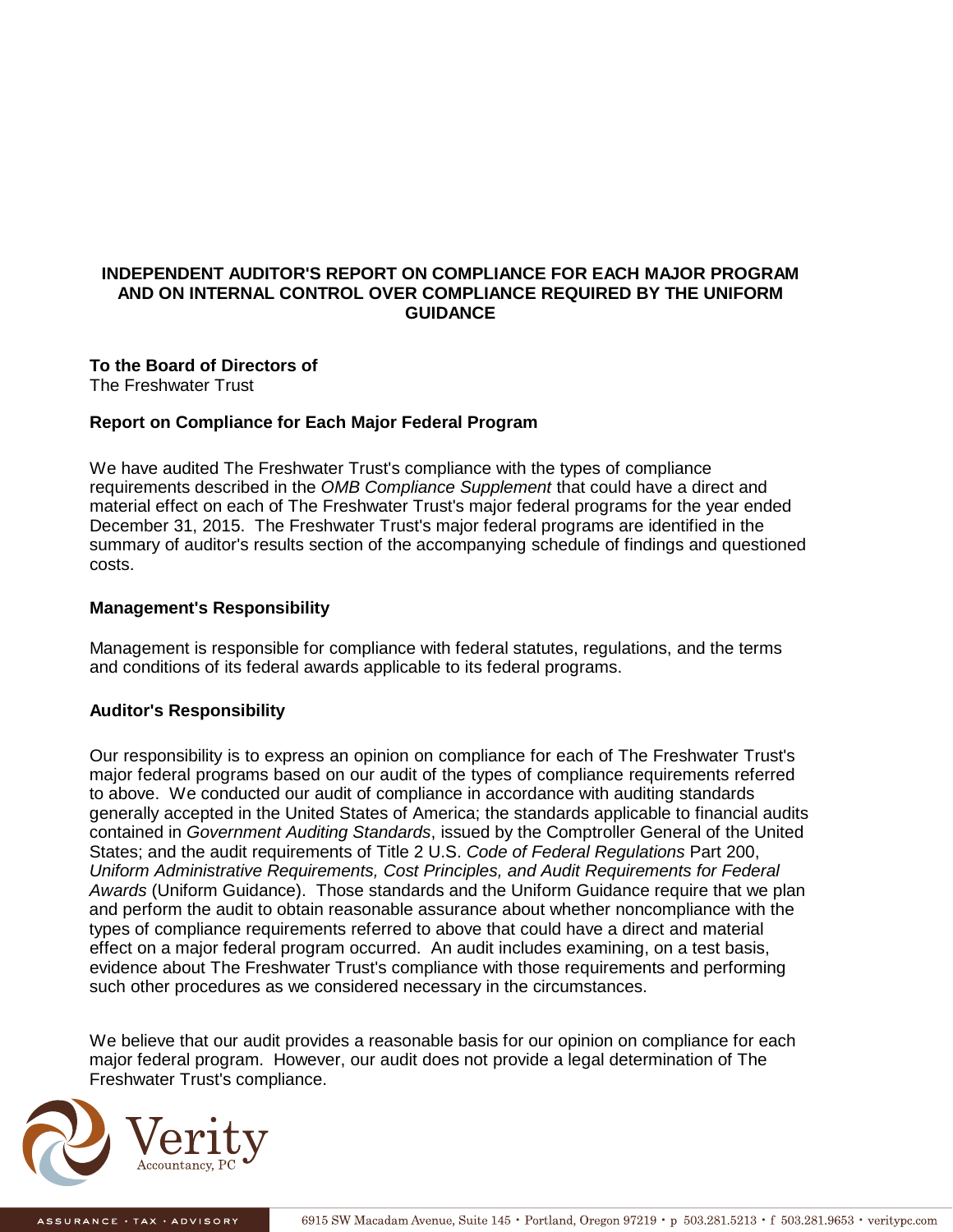#### **Opinion on Each Major Federal Program**

In our opinion, The Freshwater Trust complied, in all material respects, with the types of compliance requirements referred to above that could have a direct and material effect on each of its major federal programs for the year ended December 31, 2015.

#### **Report on Internal Control over Compliance**

Management of The Freshwater Trust is responsible for establishing and maintaining effective internal control over compliance with the types of compliance requirements referred to above. In planning and performing our audit of compliance, we considered The Freshwater Trust's internal control over compliance with the types of requirements that could have a direct and material effect on each major federal program to determine the auditing procedures that are appropriate in the circumstances for the purpose of expressing an opinion on compliance for each major federal program and to test and report on internal control over compliance in accordance with Uniform Guidance, but not for the purpose of expressing an opinion on the effectiveness of internal control over compliance. Accordingly, we do not express an opinion on the effectiveness of The Freshwater Trust's internal control over compliance.

A *deficiency in internal control over compliance* exists when the design or operation of a control over compliance does not allow management or employees, in the normal course of performing their assigned functions, to prevent, or detect and correct, noncompliance with a type of compliance requirement of a federal program on a timely basis. A *material weakness in internal control over compliance* is a deficiency, or combination of deficiencies, in internal control over compliance, such that there is a reasonable possibility that material noncompliance with a type of compliance requirement of a federal program will not be prevented, or detected and corrected, on a timely basis. A *significant deficiency in internal control over compliance* is a deficiency, or a combination of deficiencies, in internal control over compliance with a type of compliance requirement of a federal program that is less severe than a material weakness in internal control over compliance, yet important enough to merit attention by those charged with governance.

Our consideration of internal control over compliance was for the limited purpose described in the first paragraph of this section and was not designed to identify all deficiencies in internal control over compliance that might be material weaknesses or significant deficiencies. We did not identify any deficiencies in internal control over compliance that we consider to be material weaknesses. However, material weaknesses may exist that have not been identified.

The purpose of this report on internal control over compliance is solely to describe the scope of our testing of internal control over compliance and the results of that testing based on the requirements of Uniform Guidance. Accordingly, this report is not suitable for any other purpose.

Verity Accountancy, PC

Verity Accountancy, PC

May 23, 2016 Portland, Oregon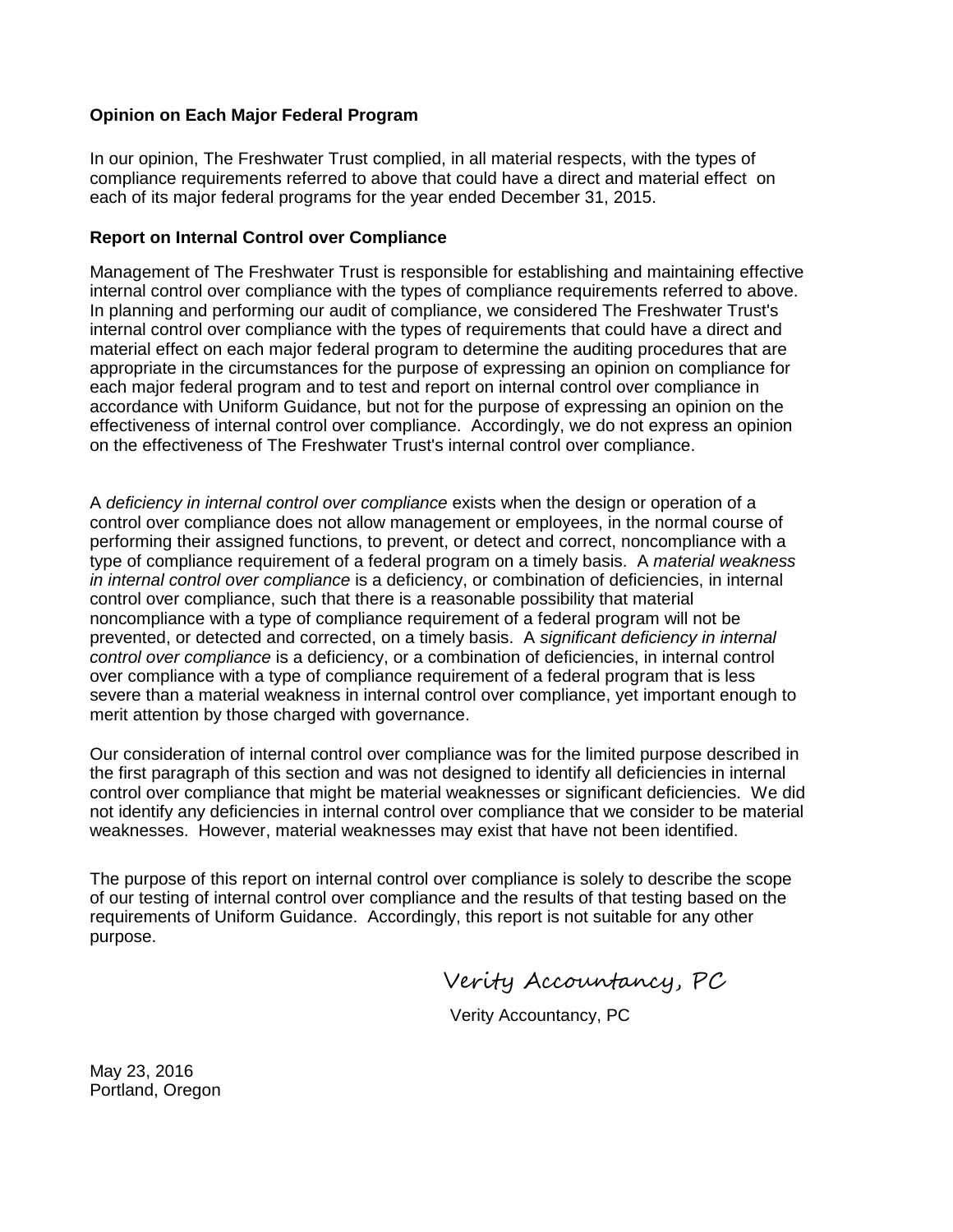# The Freshwater Trust **Schedule of Findings and Questioned Costs**

Year ended December 31, 2015

### **Section I - Summary of Auditor's Results**

### *Financial Statements*

| Type of auditors' report issued:                                                                                             | <b>Unmodified</b>                                                                                               |                        |               |  |
|------------------------------------------------------------------------------------------------------------------------------|-----------------------------------------------------------------------------------------------------------------|------------------------|---------------|--|
| Internal control over financial reporting:                                                                                   |                                                                                                                 |                        |               |  |
| * Material weaknesses identified?<br>* Significant deficiencies identified not<br>considered to be material weaknesses?      | yes<br>yes                                                                                                      | X<br>X                 | no<br>no      |  |
| Noncompliance material to financial<br>statements noted?                                                                     | yes                                                                                                             | Χ                      | no            |  |
| <b>Federal Awards</b>                                                                                                        |                                                                                                                 |                        |               |  |
| Internal control over major programs:                                                                                        |                                                                                                                 |                        |               |  |
| * Material weaknesses identified?                                                                                            | yes                                                                                                             | X                      | no            |  |
| * Significant deficiencies identified not<br>considered to be material weaknesses?                                           | yes                                                                                                             | X                      | none reported |  |
| Type of auditors' report issued on compliance<br>for major programs:                                                         | <b>Unmodified</b>                                                                                               |                        |               |  |
| Any audit findings disclosed that are required<br>to be reported in accordance with Uniform<br>Guidance, Section 200.516(a)? | yes                                                                                                             | X                      | no            |  |
| Identification of major programs:                                                                                            |                                                                                                                 |                        |               |  |
| <b>CFDA Number</b>                                                                                                           |                                                                                                                 | <b>Federal Program</b> |               |  |
| 00029462<br>00029462<br>15.517                                                                                               | <b>Innovative Transactions to Restore Flows</b><br><b>Water Lease Payments</b><br>Rogue River Basin Restoration |                        |               |  |
| Dollar threshold used to distinguish between<br>Type A and Type B programs:                                                  |                                                                                                                 | \$750,000              |               |  |
| Auditee qualifies as low-risk auditee:                                                                                       | X<br>yes                                                                                                        |                        | no            |  |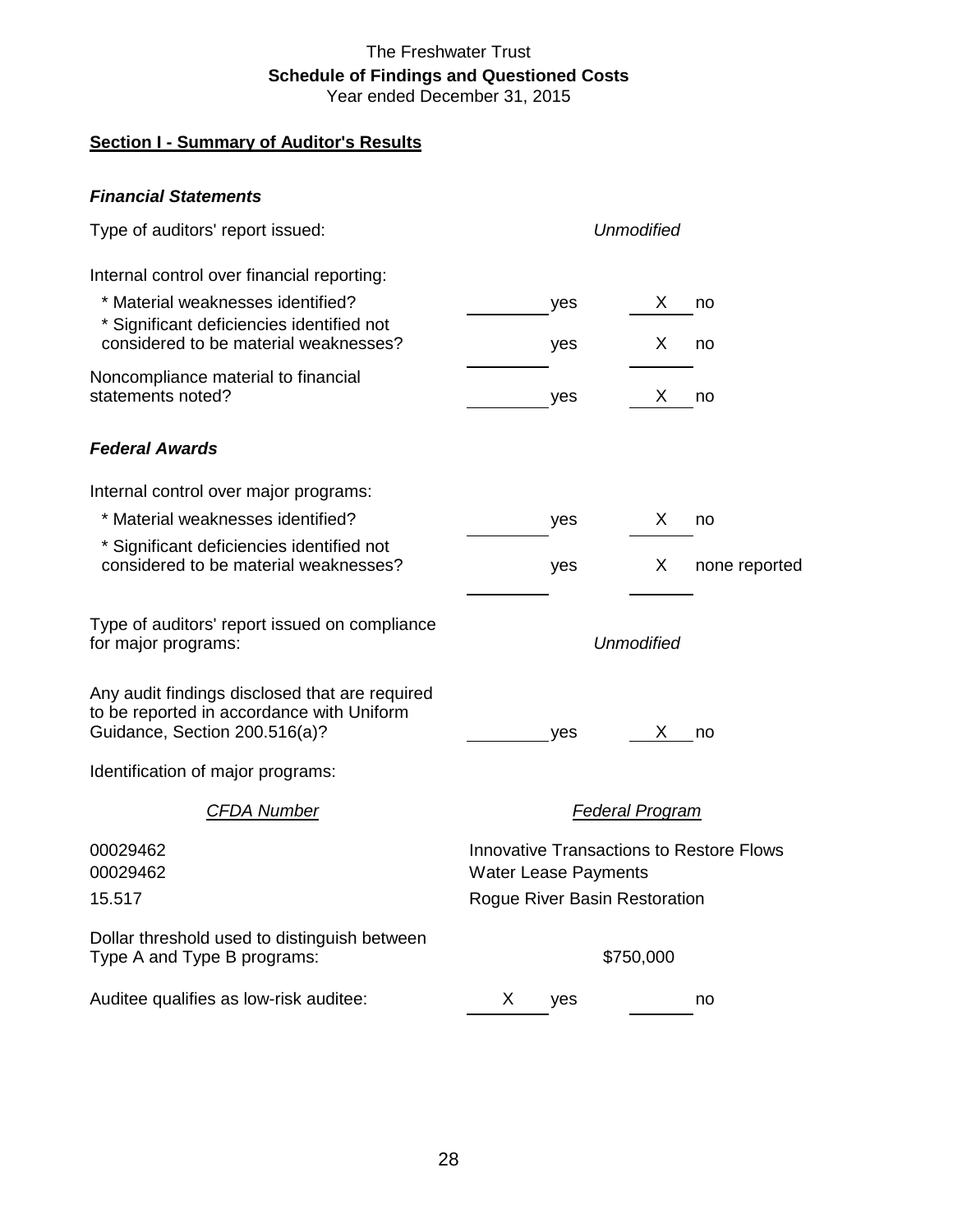### The Freshwater Trust **Schedule of Findings and Questioned Costs** Year ended December 31, 2015

# **Section II - Financial Statement Findings**

None.